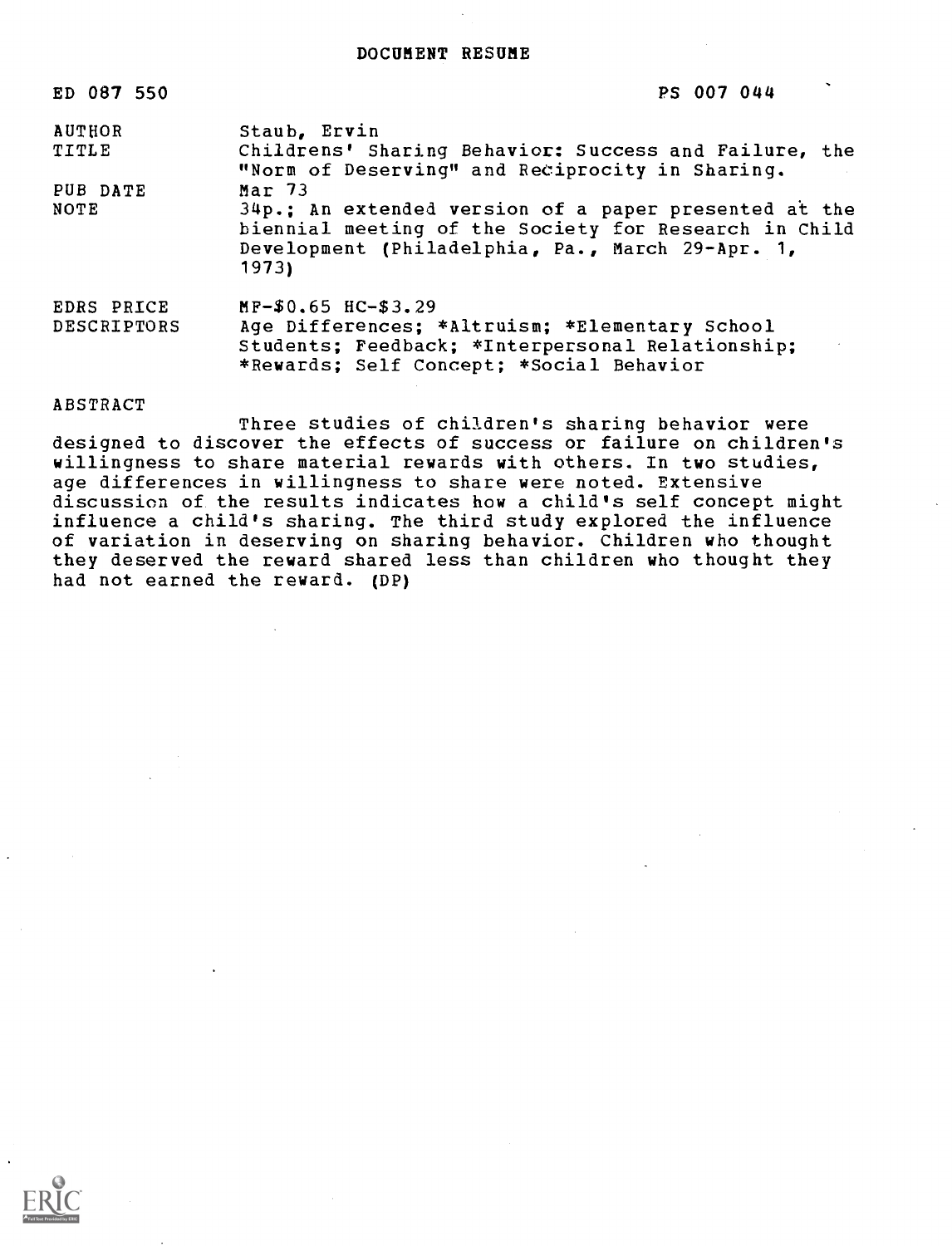US DEPARTMENTOF HEALTH,<br>
EDUCATION A WELFARE<br>
NATIONAL INSTITUTE OF<br>
THIS DOCUVENT HAS BEEN REPRO<br>
THIS DOCUVENT HAS BEEN REPRO<br>
DUCED EXACTLY AS RECEIVED FROM<br>
ATING IT POINTS OF VIEW OR OPINIONS<br>
STATED DO NOT NECESSARIL

Childrens' Sharing Behavior: Success and Failure, the "Norm of Deserving" and Reciprocity in Sharing

Ervin Staub University of Massachusetts, Amherst

 $\sum_{i=1}^N \gamma_i^2$ 

An extended version of a presentation at the Symposium: Helping and Sharing: Concepts of Altruism and Cooperation, at the Meeting of the Society for Research in Child Development, Philadelphia, March, 1973 $\sim$ 



يوردا البا  $\ddotsc$  $\sim$ 

Ĵ.

 $E D 08750$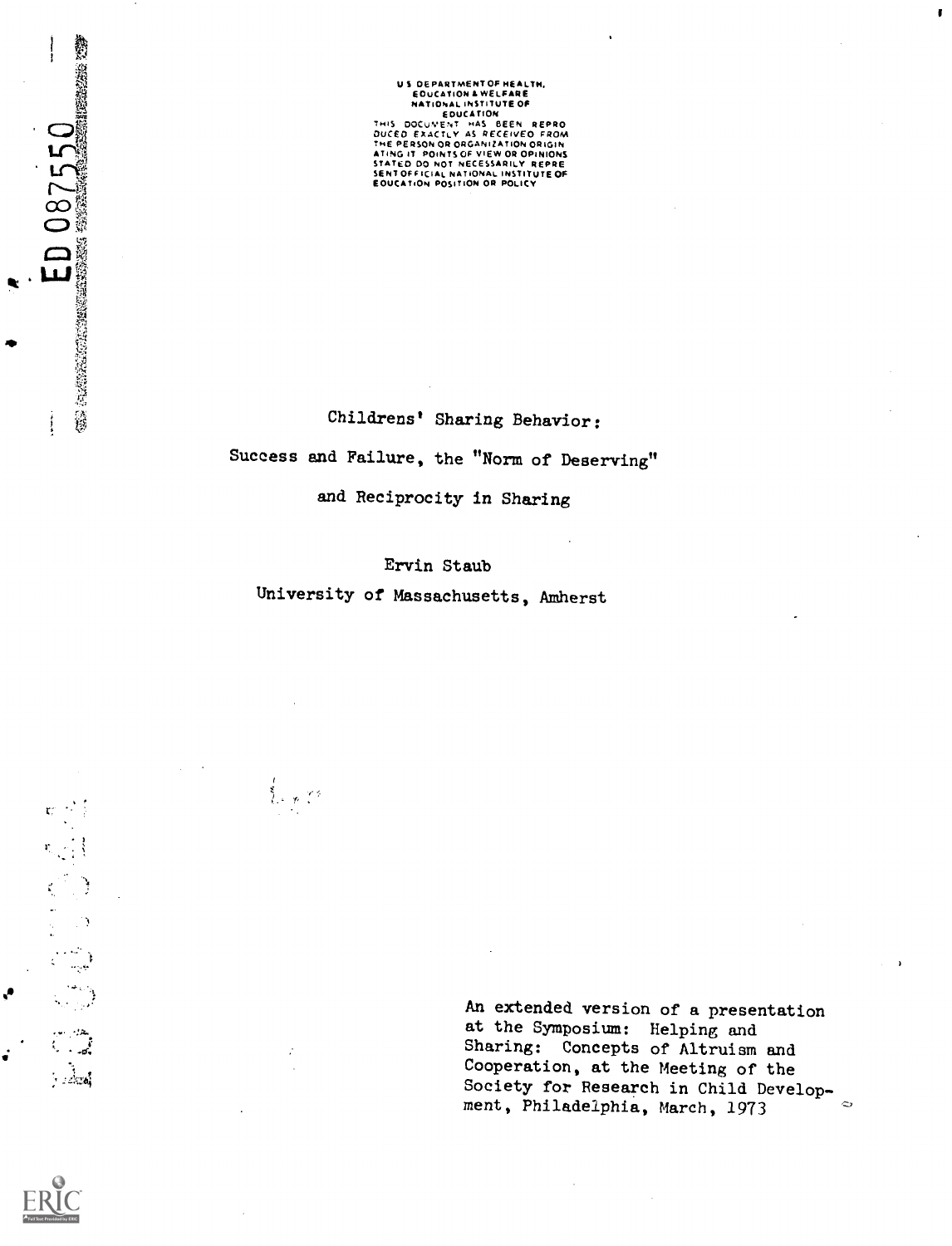In this paper I will describe and discuss three experiments on sharing behavior that we have done in the course of the last few years, with primary emphasis on the third, large scale experiment. In the course of describing these experiments I will make several theoretical points, but I will primarily try to show that "a norm of deserving" affects the willingness to share material possessions. That is, when children (and probably to some degree adults) feel that they received material rewards because of their good work, that they earned and thus deserved these rewards, their willingness to share them will be less than if they receive rewards without having earned and thus without having deserved them.

The first experiment I want to report explored the effects of success or failure on children's willingness to share material rewards with others. This is an experiment that I did some time ago (Staub 1968) but it is necessary to describe it as a background for the other experiments. Before we conducted this study, Berkowitz and Connor (1966) did an experiment to find out whether following success or failure people work more or less hard on a task when their productivity is to the advantage of another person. They found that failure on a previous task decreased the willingness to help the other person, while success enhanced the willingness to help. In our culture material nossessions might be a source of satisfaction or source of good feelings. One consequence of success might be to reduce the significance of material possessions to people, because success makes them feel good, and since they feel good it is not that important to have material possessions to make them feel good.

In our experiment we manipulated childrens' success and failure. We used the inevitable bowling game. The scores on this game are predetermined. We would ask



Part I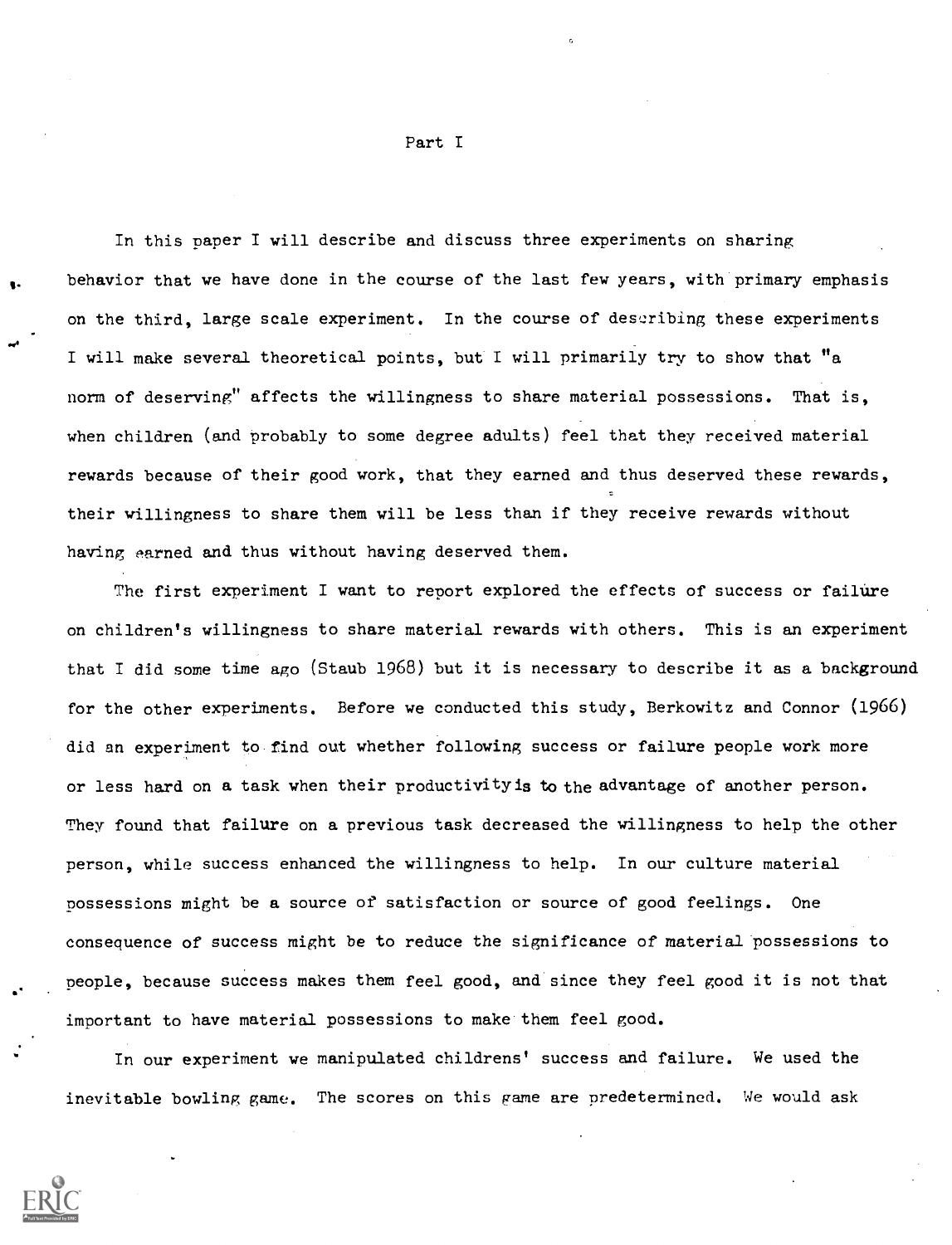children to play this bowling game, to help us by trying out this game: they were told that a manufacturing company is going to produce these games but before they do so they want to know how much children like them. The scores were 20, 15, 10 and 5. First we explained to the children that 20 was a very good score, 15 was less good, and so on. Then they started to play the game. One group of children had predominately very high scores another group had mainly low scores, a third group had intermediate scores. After they played the game, children were told that as a reward for their participation they can have candy, which we had in a bowl for them. They were also told that we didn't have enough candy for all the children and that they might want to leave some for the other children. Then the experimenter went behind a one way room divider and the children had an opportunity to take as much candy for themselves as they wanted and to put it into a paper bag.

The result of the treatments - the amount of sharing - was rather surprising (See Table 1), 4th and 5th grade children participated in this study. 4th and 5th

### Insert Table 1 about here

grade wasn't a manipulation, it was simply that we needed enough subjects and used both 4th and 5th graders, but then analyzed the data with grade level as one variable. we found a significant interaction between performance on the game and grade level. In 4th grade, children shared less in the success group and they shared more in the failure and intermediate groups. The difference was significant between success and failure. Table 1 shows that in 5th grade there is a reverse, children share more in the success group and less in the failure and intermediate groups. Well, these are complicated data, exactly the kind of data that one should engage in a lot of theorizing about, but then go ahead and do some more research to find out if one's theorizing is any good.

First, it has repeatedly been found that there is an increase in sharing behavior with age. Presumably children learn with increasing age that they are supposed to share, nat sharing is a good thing. It seemed to me though, trying to interpret this data,

2

1.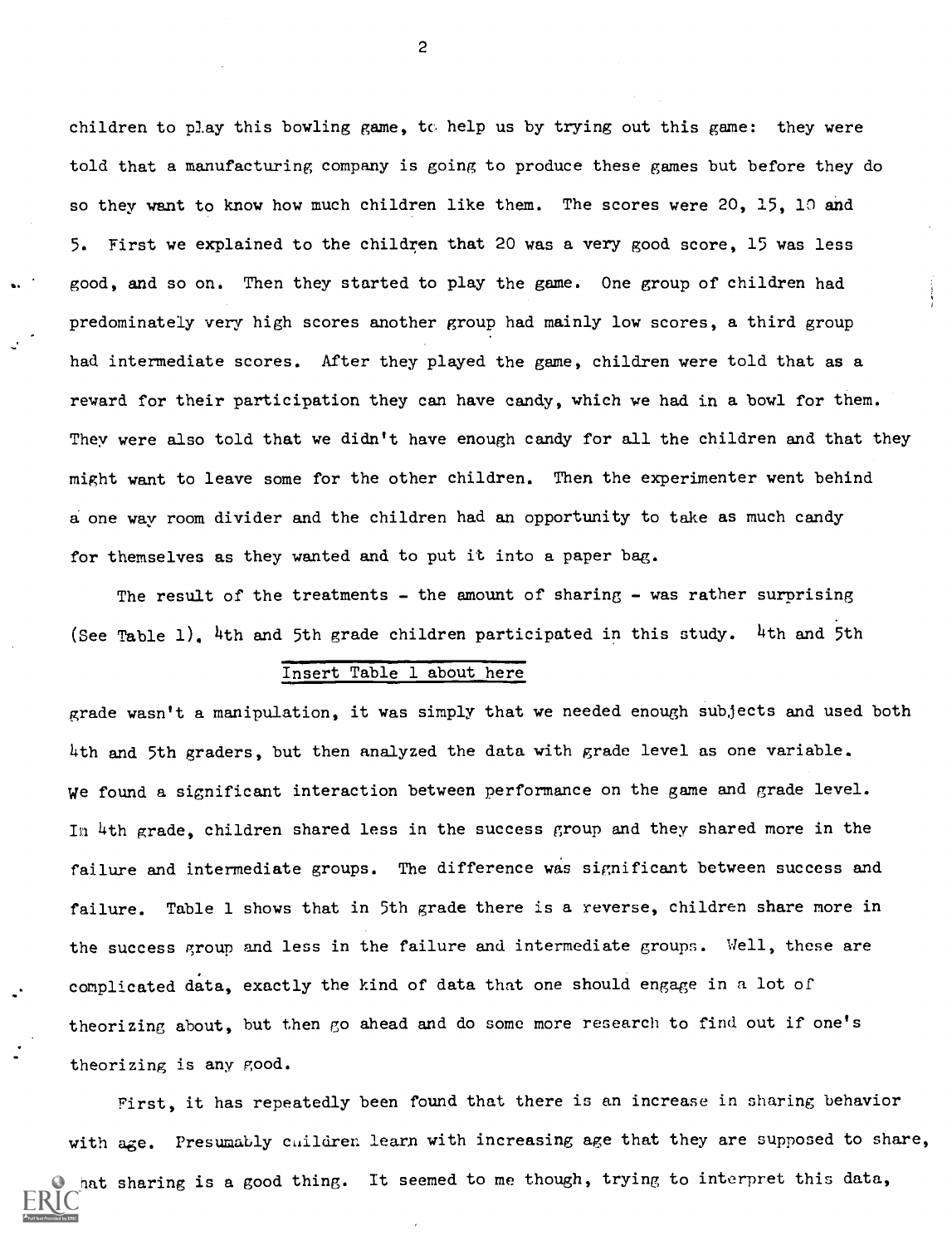that there might be a contradictory norm, a contradictory value that children learn which is that if you work hard and perform well, you earn and deserve rewards. If you earn material rewards and you deserve them because you earn them, then you have a right to keep them, you are not obliged to give them away. Since children learn more and more with age to share, the influence of this "norm of deserving" might be strongest among younger children. What I'm talking about is two contradictory forces. One of them is the result of learning by children that sharing is the right thing; one can talk about a sharing norm or one can express it in other non-nornormative terms. The other one is the result of learning by children that when they do well, perform well, then good things will come to them and that they have a right to these things.

It seemed that a simple way to test these notions would be, since I'm making a developmental assumption, to extend the age range to third graders and sixth graders and see what happens in an experiment like the one I just reported with third and sixth graders as subjects. According to our expectations, in third grade children should share less in the success than in the failure group, affected more by the norm of deserving,---in sixth grade they might share more in the success group because they would have a greater tendency to share that is intensified by the effects of success on them.

Table 2 again shows somewhat unexpected results. We had a large number of subjects, and the results are stable. What happened is that in third grade, as predicted, children shared less in the success group, in sixth grade there was absolutely no difference. There was one significant main effect, and one interaction effect. The main

#### Insert Table 2 about here

effect is age, children shared more in sixth grade than they did in third grade. It would have been upsetting if we had not replicated this finding of increasing sharing with age. Then there is an interaction between treatments and age, and that is due less sharing in the third grade when children succeeded, did very well.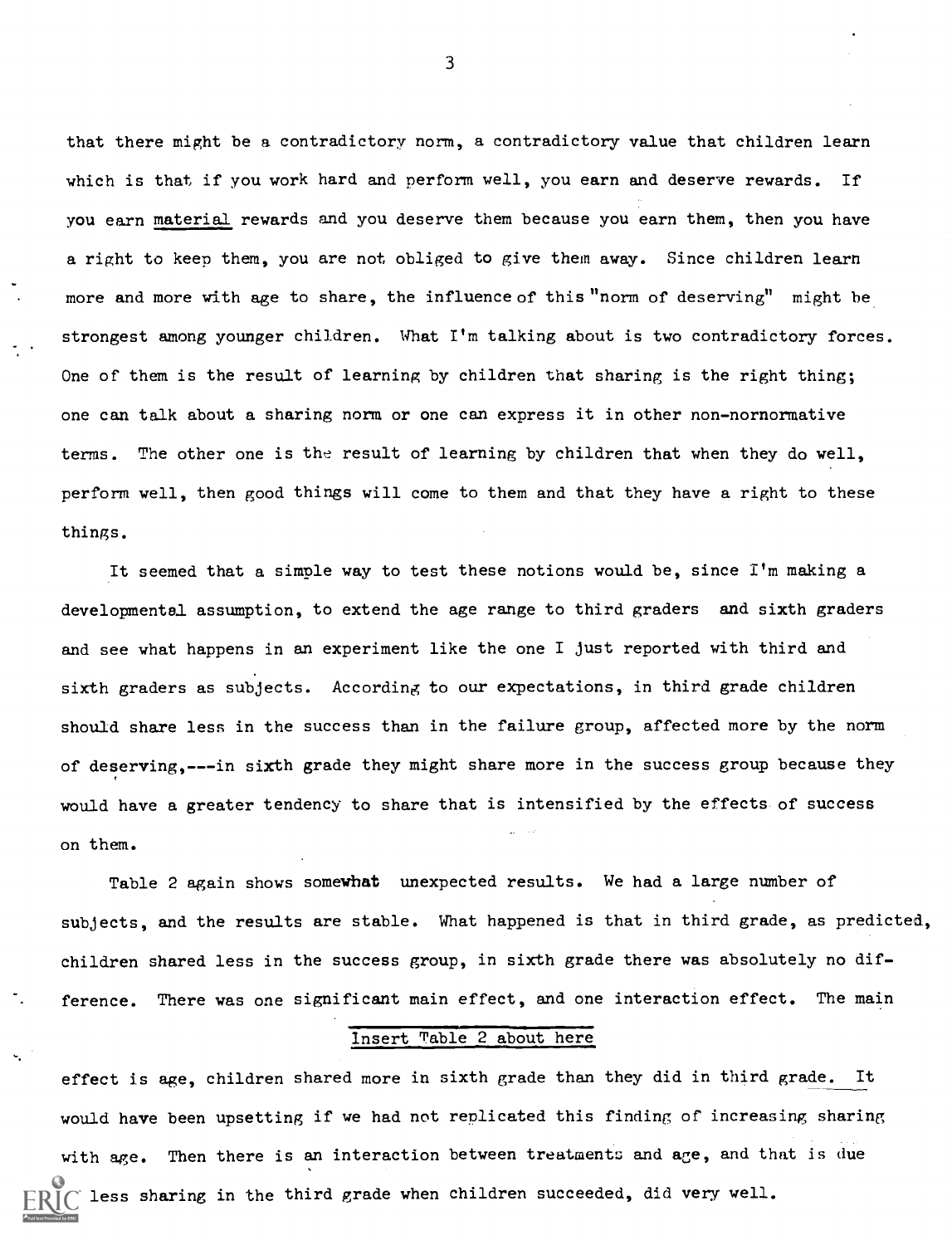This study was conducted some time ago, before the studies of Isen, Horn and Rosenhan, now in press. In this series of experiments, Isen et. al. showed to me quite convincingly, that success increases children's sharing behavior. I believe, however, that an explanation of less sharing by 3rd graders in the study I just reported is still possible in terms of a norm of deserving or a feeling of having earned and deserved the rewards. The children succeeded on the task, they got their reward, and they felt they earned and deserved it, and thus tended to keep it. This explanation still seems reasonable because there is an important procedural difference between the Isen et. al studies and our studies. Isen et. al gave children the rewards (money in their case), that they later asked the children to share, before anything happened in the experiment. Children came in, they got this money, and then they proceed to do a variety of things, in the course of which they either succeeded or they failed, or had some control experience. They still could have felt more in the success than in the failure group that they deserved the rewards, since they got the rewards for participation in the experiment, and they might have felt that their participation was better. It is unlikely however that the difference in deserving would have been as great as in our study, since in no conceivable way could children have felt that getting the rewards was a function of their performance, which is probably an important component or determinant of the feeling of deserving.

There is another somewhat different explanation that is suggested by findings of Isen et. al. This is that children's sharing behavior following failure might be affected by "image maintenance". On the basis of the findings that I presented in Table 1, the greater sharing following failure in 4th grade, Isen et. al speculated that under some conditions, when children fail, and they have an opportunity to create a positive image of themselves in the eye of the experimenter,---when the experimenter would know about the children's failure and about their sharing, when the sharing behavior is somehow related to the experimenter, --children will be motivated to share by their

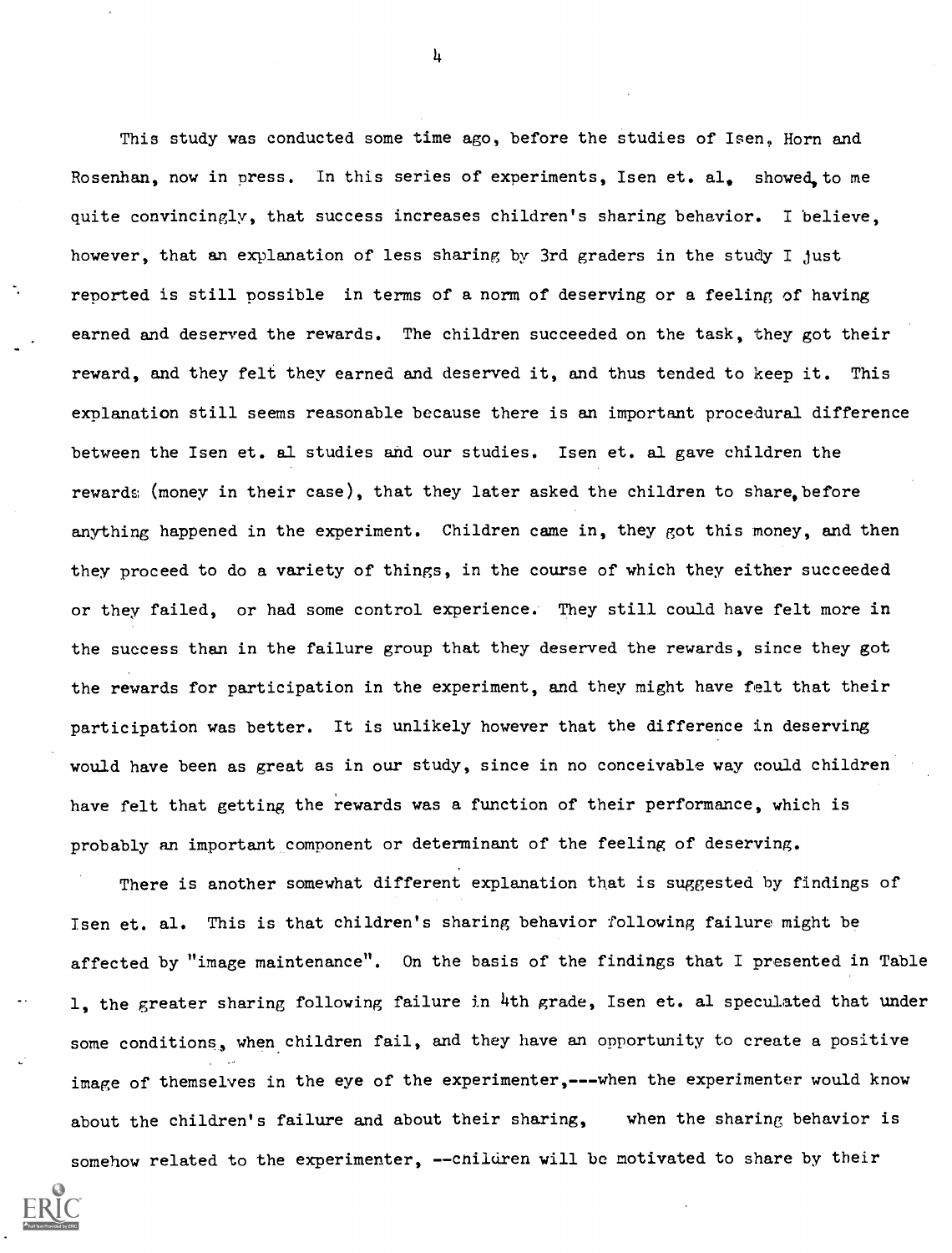desire to be thought of positively. They try to balance the bad impression they created by failure with the good impression they hope to create by their sharing behavior. Isen et.al. showed that this actually happens.

If children might share more following failure under certain conditions because they hope to improve the impression they make, it is reasonable that they might share less following success because they would feel that by their success they already have created a positive image of themselves, and that they don't need to share in order to create a positive image. Their success already proved their worth. This explanation is not totally unrelated to the norm of deserving explanation: if one earned and deserved rewards one might not be negatively evaluated by others for not sharing, since others would also believe that a child (person) who earned rewards by his good performance has a right to keep those rewards.

This explanation is lent credence by some of our findings from the experiment I Just reported. In this study we administered to children a measure of need approval several weeks before the experimental sessions. Table 3 shows the means of an analysis of variance in which children were divided into high and low need approval groups. An examination of the means clearly shows that in the success group in third,

#### Insert Table three about here.

grade the children who shared substantially less than the other child were the high need approval children. We computed T-tests and these children shared significantly less than the low need approval children in the same treatment group, and also less than children in most of the other groups. They are the main source of the significant age by treatment interaction. Children who have a strong need for approval are presumably more conderned about evaluation by others than low need approval children. At least in third grade, when their concern is presumably decreased by their success on a game, and when they presumably feel that they are less likely to be negatively



 $\mathcal{F}$  and  $\mathcal{F}$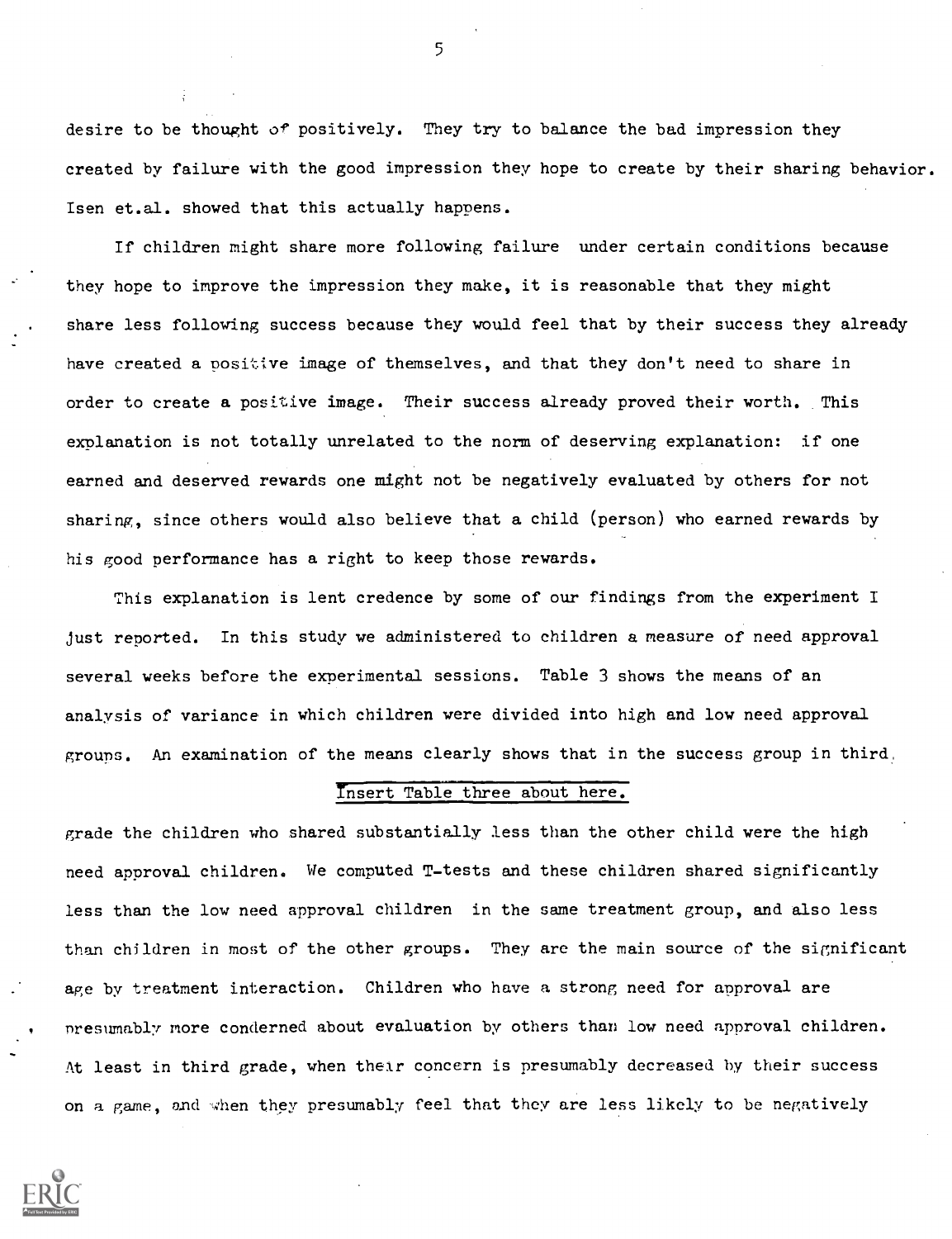evaluated for keeping candy since they earned it by their success and thus deserve it, they share less with other children.

In summary, success and failure might affect sharing (and helping) in different ways, depending on the circumstances. Rosenhan and his associates have shown that positive feelings increase, while negative feelings decrease sharing behavior (Moore, Underwood and Rosenhan, 1973). Isen and her associates have shown that success and failure (Isen, 1970) respectively increase and decrease helping behavior and that good things happening to a person increase helping behavior (Isen and Levin, 1972), Success and failure might respectively increase or decrease sharing behavior because they produce good or bad feelings. Why good and bad feelings have this effect has not been clearly established. One reason might be that the importance of material possessions might be affected--not necessarily their value, but the importance of having them. Material possessions are probably a source of satisfaction in our culture, and depending on how good a person feels he or she might need them more or less as a source of satisfaction. Success and failure might also affect the degree of a person's self concern--his good or bad feelings about himself--and as a result the degree of attention people pay to themselves or to others (Isen, 1970; Berkowitz, 1970). Isen and Berkowitz both report greater attention to self and less attention to others when self concern is aroused, sometimes through failure experiences.

An explanation that might be applicable to the affect of good and bad feelings on both helping and sharing behavior might be given the name of "hedonic balancing". People probably compare others' needs and others' state of well being or distress to that of their own. When they feel good, their advantage over others' in terms of relative state of well being is greater, they might recognize the need to help or share to a greater degree, and act accordingly. When they feel bad, it might even be the case that they perceive their own need greater than that of others--so why should

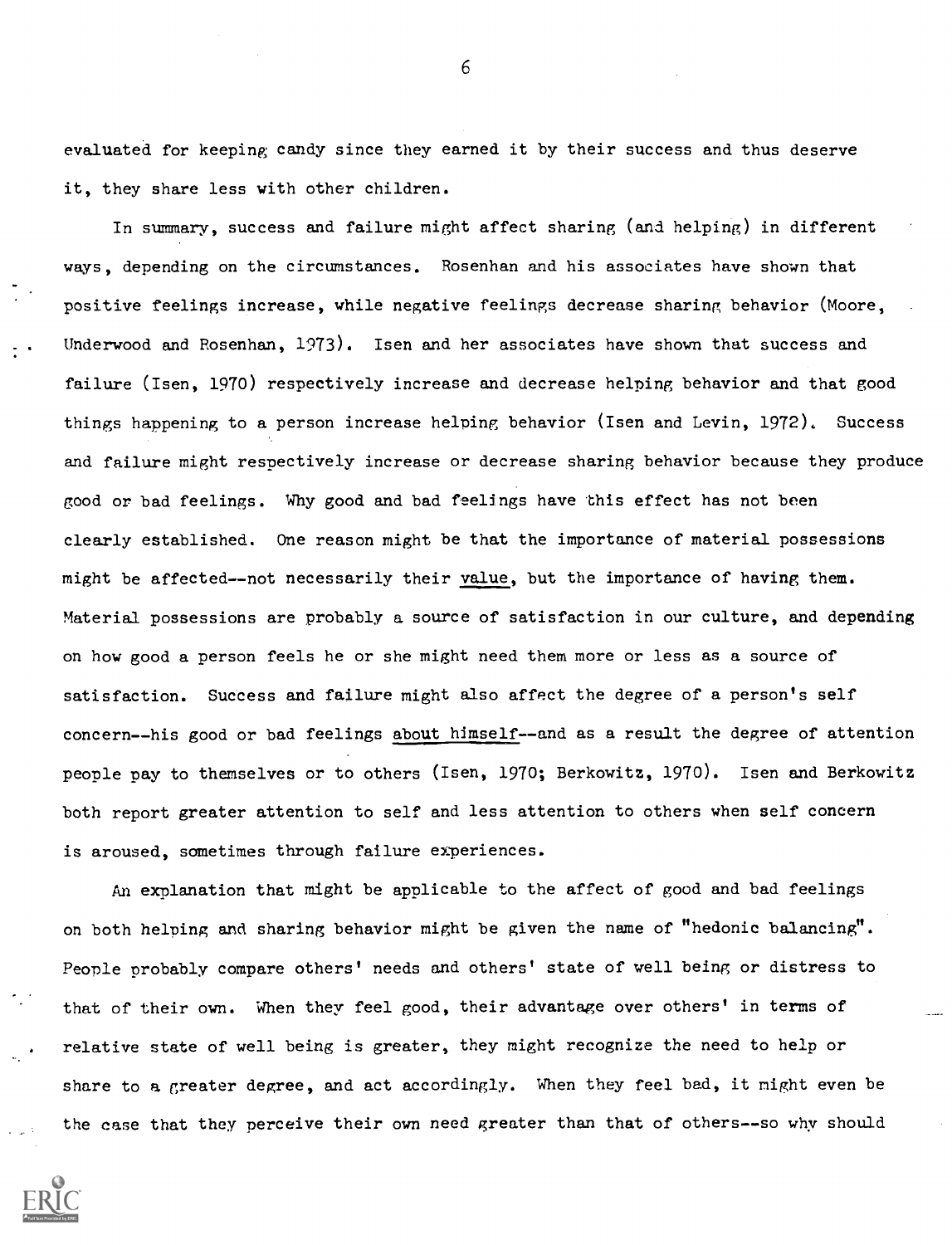they do anything for others? By engaging in behavior that demands self sacrifice and benefits another person they are only likely to increase another person's relative advantage over themselves, the hedonic balance will be even more upset in another's favor. One might predict that when people feel bad the likelihood of their helping others would be greatest when, (a) the other's need is so great that their own hedonic advantage will be very clear, and (b) when conditions are such that they might expect that by helping their own state of well-being will be enhanced, perhaps by increased positive contact with other people, or in other ways. It is also possible that the notion of hedonic balancing might apply not only to comparisons between one's own and other's well being, but also one's present and one's usual state of well being. The greater the positive discrepancy, the greater one's well being relative to another person's or to one's usual state, the greater might be the willingness to help or share. The greater the negative discrepancy the smaller might be the willingness to help or share.

The findings that were discussed so far suggest that the picture is more complicated, however, at least as far as the effects of success and failure on sharing behavior is concerned. Sharing might be affected following success and failure not only by positive and negative, feelings that were produced, but also by concern about evaluation by others and image maintenance. And, at least when the "goods" to be shared can be thought of as having been gained because of the success or in spite of the failure (and thus not deserved), notions of deserving might enter in determining sharing behavior.

### PART II

Following the experiments I described, we conducted a large scale study in order to explore several questions. A major purpose was to explore, in a more direct fashion, the influence of variation in "deserving" on sharing behavior: how does sharing behavior differ when children feel that they earned the rewards that they received, or that they just were given these rewards without having earned them. This iment was done in collaboration with Henry Noerenberg, then an undergraduate

 $\overline{1}$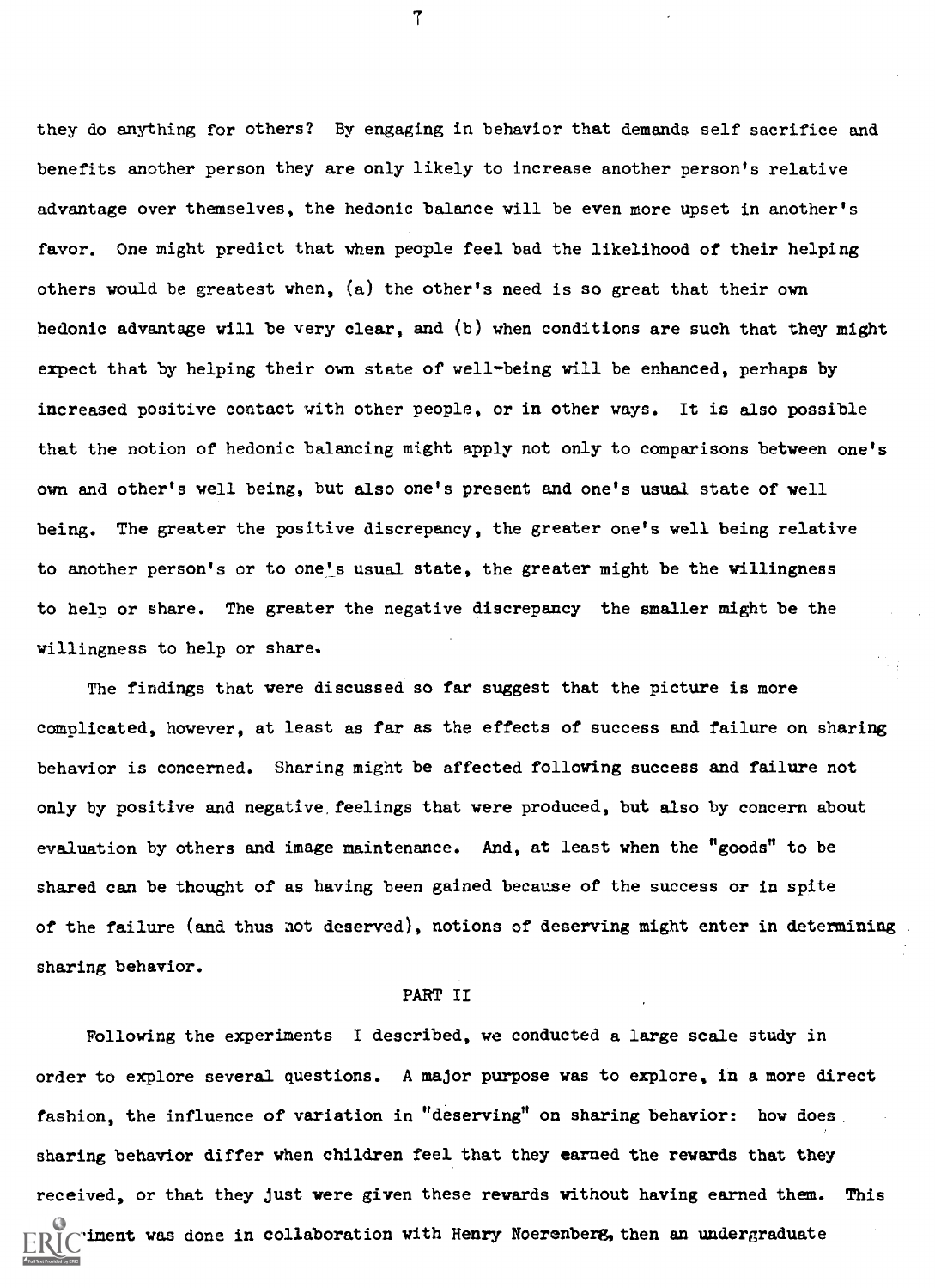at Harvard.

Another purpose of the study was to study sharing behavior in a genuinely interactive situation. In most studies children play a game, and they do well or they do poorly, or they just get something, and then they are told about some children somewhere--maybe their classmates, maybe in an orphanage, maybe somewhere else-and are suggested or asked to give some of their "goods" to these children. There is no contact between a "Giver" and a "Receiver". We wanted to see what's the nature and manner of the interaction, the "transaction" that takes place between two children who are in a situation together, and can share various things.

When sharing is in the context of two children interacting with each other, one question is how the Giver (as we called the children who had the goods that could be shared) will share? What he will do with what he has. But another question is, how the Giver's sharing is a function of the Receiver's behavior. If we think of the social world, it seems clear that various groups of people, minorities, nowadays claim that they have certain rights that were denied to them, and begin to behave a little more assertively about getting things for themselves. Their perception has changed-they might have perceived in the past that they don't deserve these things. Now they seem to feel that things that they were deprived of they also do deserve, and they behave assertively to get them. In addition to manipulating the perceived deservedness of the rewards by the Giver, we also manipulated the Receiver's perception of whether the material, possessions (candy) the Giver had belonged truly to him or whether they both had a right to them.

What we did was essentially this. We took a subject--a 3rd or 4th grade boy--to the experimental room and had him play the bowling game. All the children succeeded, got high scores. In one group the subject was told beforehand that if he did well on the bowling game he would earn some candy, that we give candy to children who do well on the bowling game. In another group they were told nothing about earning candy. In both groups the children got exactly the same scores. When they finished bowling the experimenter came back from behind a one way room divider. In the deserving group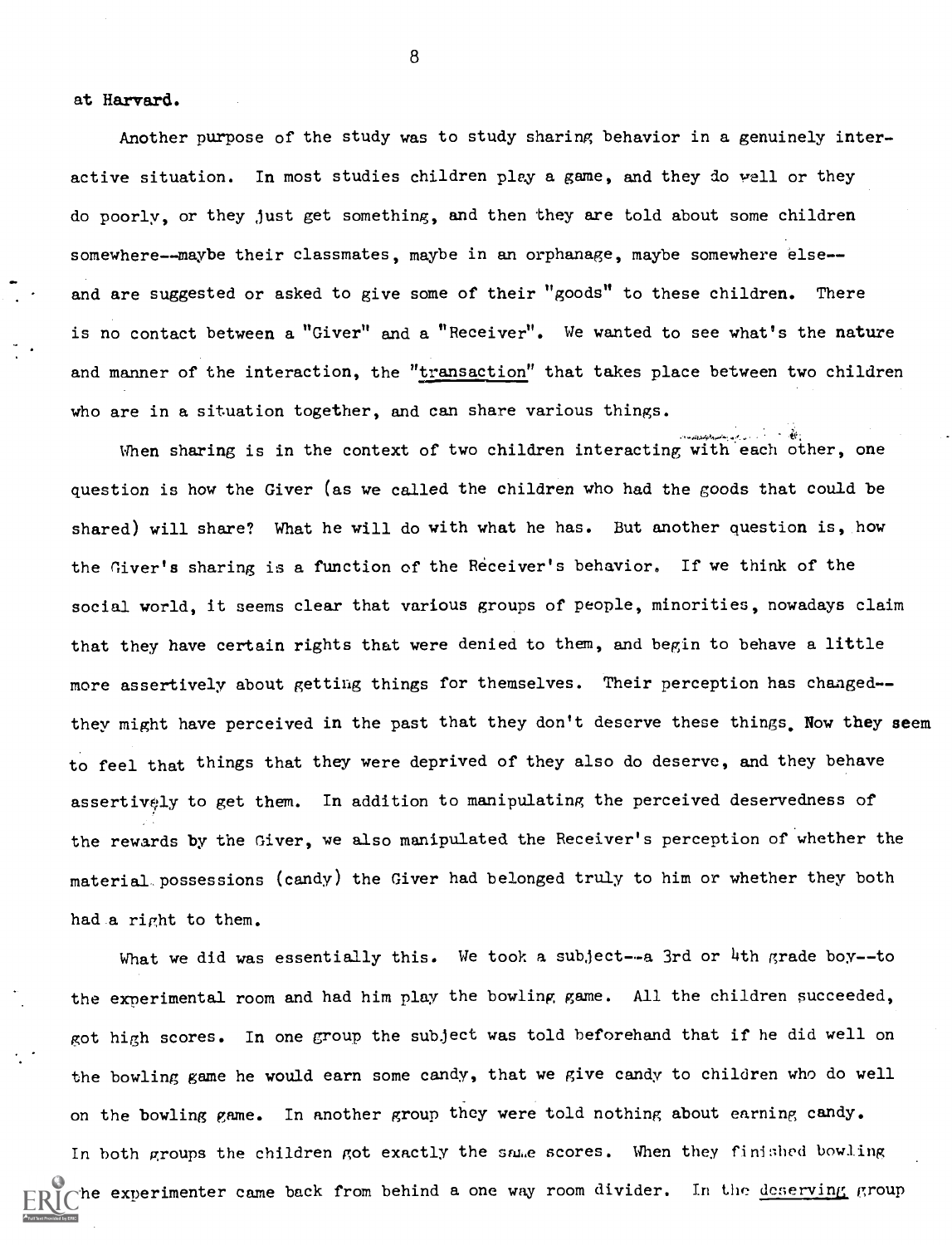he said: well, you earned the candy and here is a bowl of candy for you. He added, to make sure that children won't just try to put away the candy for afterwards, as well as for control purposes (see instructions for next group), that he wanted the child to enjoy himself while doing the next thing, listening to the story: he can eat his candy then. He added that we didn't want children to take any candy back to the classroom. In the other condition the experimenter came back and said: Now we are going on to the next part of the study. So that you enjoy yourself while you. are listening to the story, I would like you to have some candy. He again added that the child could eat the candy while in the room, but that he didn't want children to take any back to the classroom. These were the experimental treatments for the Giver.

Then the experimenter said: now I would like you to listen to a story. The company that T am representing is tryinr, out these stories, to see if we want to publish them in some children's books. But first we want to find out how much children like them. Then the experimenter said, as an afterthought, that because he has to save time he is going to get another child to listen to the story with the subject. The experimenter said who the other child would be, then left, and brought back the other child.

On the way back the experimenter either told this other child, the Receiver, that the child in the room who will listen to the story with him played a bowling game and earned some candy, or that the child in the room who will listen to the story with him got some candy for the two of them, so that they can enjoy themselves while listening to the story. So far, then, we have a 2 by 2 design. The Giver was either made to believe that he earned the candy (earned; Gl) or was not made to believe that he earned it (not earned; G2), and the Receiver was made to believe either that the Giver earned the candy (earned; R1) or that the Giver got the candy for the two of

 $t$  arned; R2).

\_ ..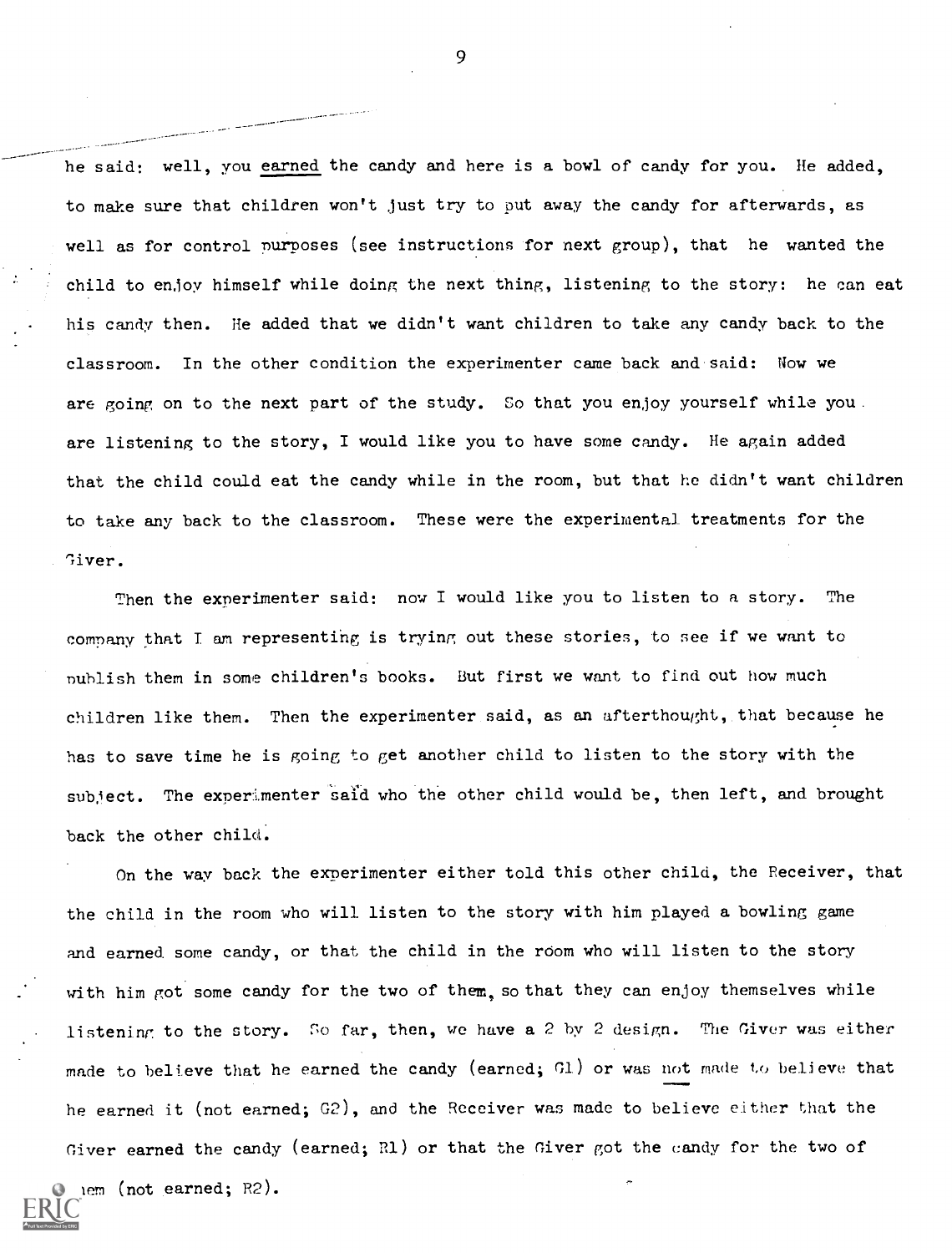There was an additional variation, which we included partly because it was necessary for setting up the study and partly to follow up findings of the Staub and Sherk (1970) study. We administered several paper and pencil measures several weeks before the experimental sessions started. One of them was a socio-metric measure. The data from this provided the basis for pairing the children who were to listen to the story together. The Giver was always paired with a Receiver he liked. This presumably eliminated variation in liking for the recipient as an influence on sharing. The receiver in about half of the cases selected the giver as someone whom he liked, and in the other half of the cases he did not. So we had another variable which I will call "mutuality in friendship"--mutual and non-mutual friends.

After the second child came into the room, the experimenter completed his explanation and then the two boys started listening to the story. The experimenter turned on the taperecorder, and then he went behind the one-way room divider. In parting he said that he had some work to do, and will come back after the story was over.

One nuestion is how much candy did the Giver eat, and how much candy did he share? The Giver could gobble up some candy while the experimenter was out of the room to get the second child, and he could eat candy in the presence of the other child. There was no significant treatment effect in either the amount that the Giver ate before the Receiver arrived in the room or the amount that the Giver ate while together with the Receiver. However, there was a significant effect on the  $total$  (combined) amount that the Giver ate. This is shown in Table  $4.$  Givers who believed that they earned the candy ate significantly more. Out of the nine pieces of candy they received they ate an average of 5.25. Givers who did not believe that they carned the candy ate an average 3.99 nieces of candy. Children who earned the candy ate more.

Insert Table 4 about here.

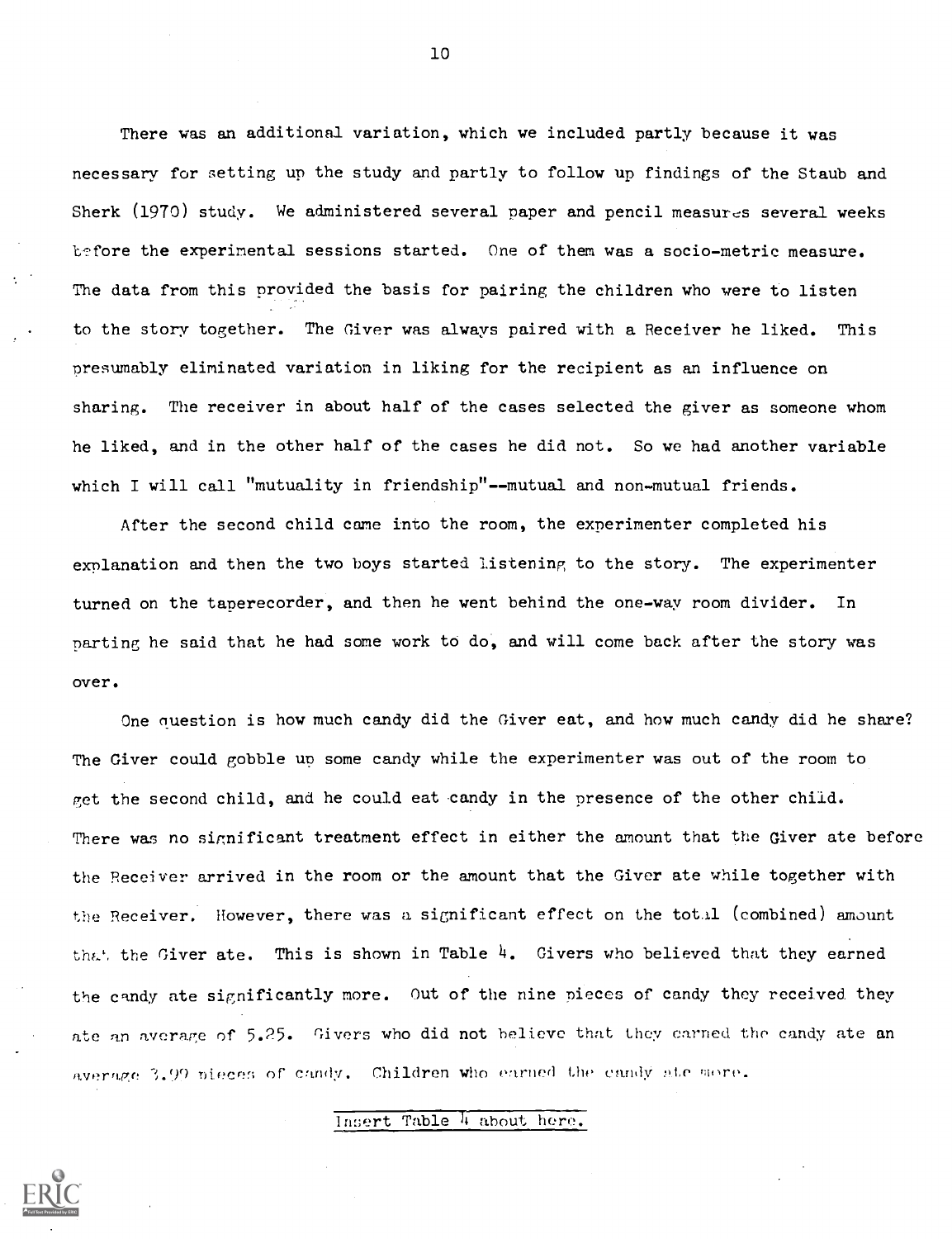Now what about the amount of sharing, the number of candies that the receiver got? There is a significant main effect of the treatment of the Receivers. Receivers who believed that the Giver earned the candy got less candy (see Table 4). Receivers who believed that the candy was for the two of them, that the Giver did not earn the candy, got more candy. What you think your rights to the candy are, even when the candy's in another person's possession, makes a significant difference in determining what you get. An additional analysis that is relevant to the effects of treatments on the amount the Givers ate and amount the Receivers received is an analysis based on "sharing difference", the difference between these two amounts. The larger the sharing difference the more the Giver ate relative to the Receiver. There was a significant Giver main effect: Givers who felt that they earned the candy ate more relative to what they shared than Givers who did not earn the candy (Table 5). There was a very slight trend toward an interaction between the effects of the

### Insert Table 5 about here

treatments on the Givers and on the Receivers. The means in Table 5 show that sharing difference was greatest when both children who interacted believed that the candy was earned by the Giver, and the mean was somewhat smaller than any other mean when both children believed that the Giver did not earn the candy.

One of the most interesting findings so far, that demands an explanation, is that those Receivers who believed that the Giver earned the candy received less candy than those who believed that the candy was for the two of them. How did this come about? We recorded the transactions that took place between Givers and Receivers. The receivers did more than just receive candy that they were offered; many of them made verbal requests, such as "could I have one", and so on. We analyzed the effects of treatments on the number of verbal requests Receivers made. The results are shown in Table 6. There was a main effect of the Receivers'

#### Insert Table 6 about here

11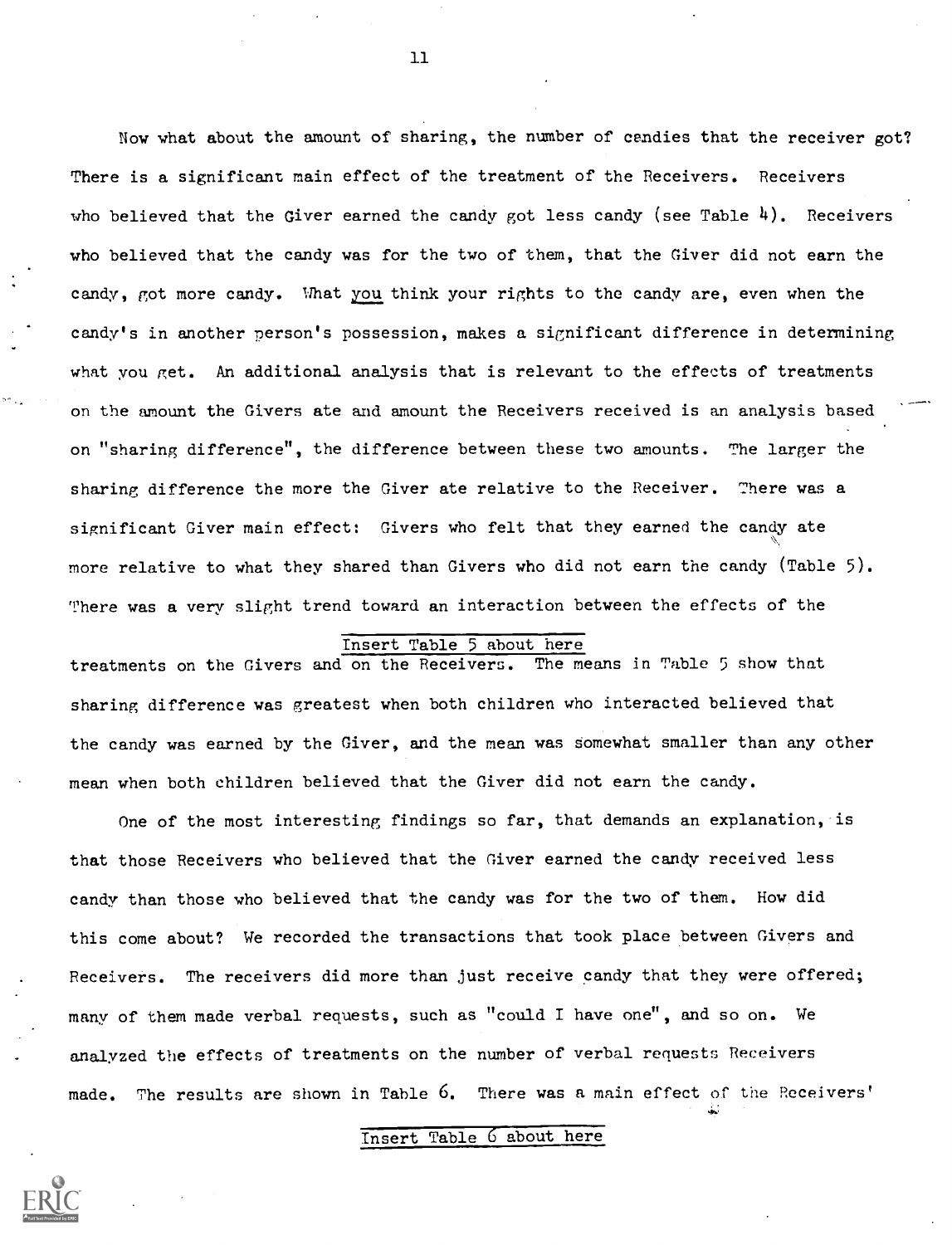treatment, children who believed that the candy was for the two of them made more verbal requests. In addition to this main effect, there was also an interaction of the effects of the two treatments. When the Giver believed that he earned the candy (and thus presumably shared less) and the Receivers believed that the candy was for the two of them, that is, when the two children had conflicting beliefs, the number of verbal requests by the Receivers was the greatest, the mean significantly different from any of the other three means. When both children believed that the Giver earned the candy, the number of requests was the smallest.

Receivers did not only make verbal requests. The two children were sitting at different ends of a table, and the Giver had the candy right beside him in a bowl, where the experimenter put it. Some receivers just about climbed over the table, reached all the way over, and took a candy. Some receivers did this a number of times. In one analysis we counted the number of verbal requests and added one for this additional form of "request". For this analysis, no matter how many times the Receiver reached over we counted it as one. Table 7 shows that again there is a significant effect for the Receivers' treatment. Receivers who thought that the

#### Insert Table 7 about here

candy was for the two of them more often asked for candy and.reached over and took candy for themselves. In another analysis when we used the number of verbal requests and the number of times that the Receivers took candy, the same treatment affect was found but the level of significance reached  $p < .002$ . In sum, when the Receivers believed that they had a right to the candy, they made sure that they got their share. They didn't just rely on the other person--when the other person didn't share, they did something about it.

Although there were too many findings to be all reported here, one other aspect of the transaction between children is worth renorting. Sometimes the Receiver

refused to accept candy when it was offered by the Giver--said "no, thank you", or did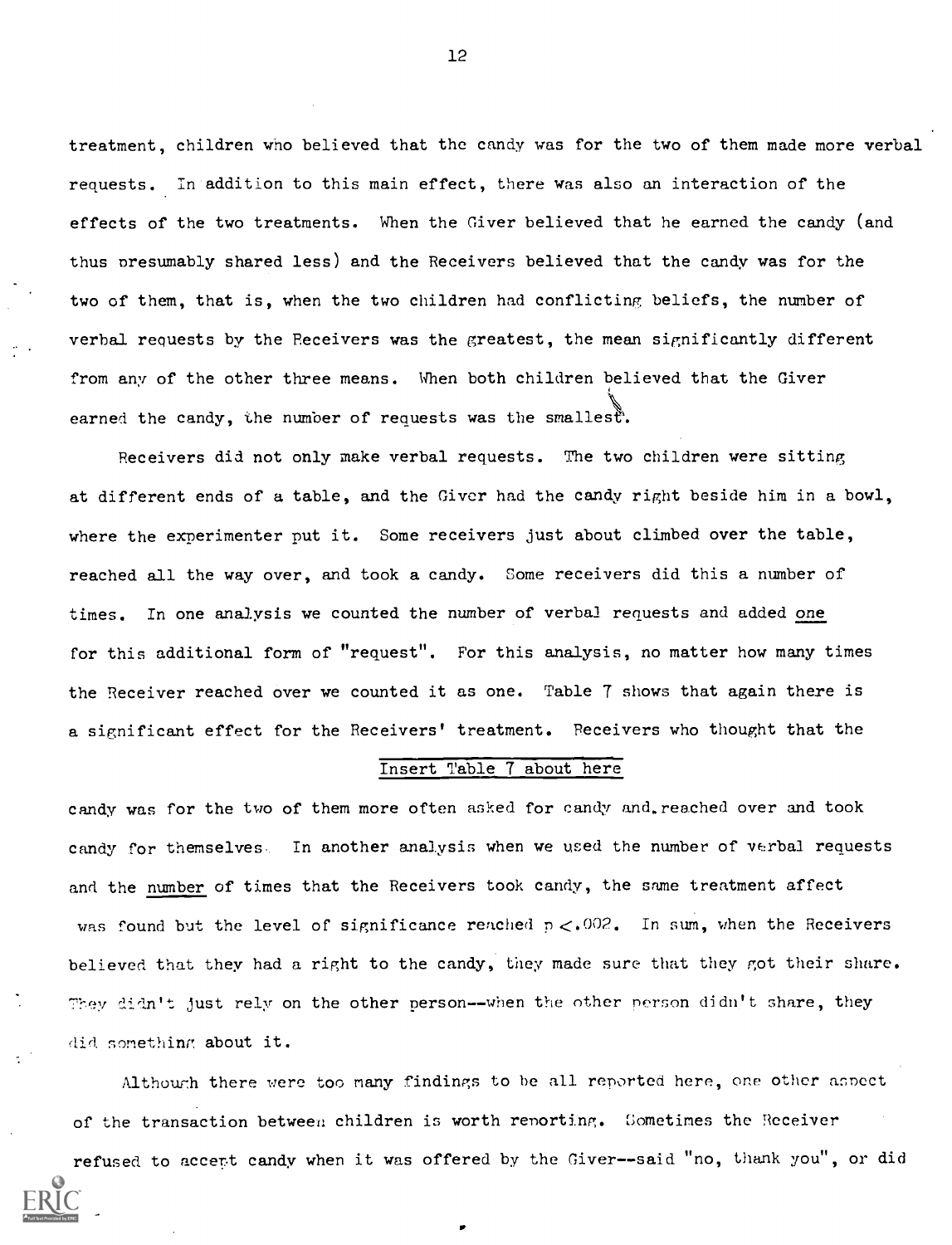it some other way. Usually we did four way analyses of variance with mutuality of friendship and grade level (third or fourth) as additional variables, but in the analyses that I reported so far these additional variables had no substantial effects. However, the analysis of variance of the number of refusals of candy showed a marginally significant interaction between mutuality and treatment by Receivers. As Table  $8$  shows, refusals were most frequent when the Receiver believed that the other child earned the candy, and when friendships was mutual, that is, when the Receiver also chose the Giver as a friend. It is as if Receivers, recognizing that their friend earned and deserved the candy, did not want to get more candy than what they had the right to--as if their willingness to accept candy had been limited by a feeling that their friend earned and deserved the candy. Possibly some notion of equity, of balancing what another person deserved and got and what oneself deserves and gets operates here.

#### Insert Table 8 about here.

In summary, the findings that were reported so far do support the notion that a belief that one earned the rewards to be shared affects sharing behavior. However, in the kind of interactive situation that we studied the beliefs of the Receiver also affected sharing, mainly because Receivers both asked for and also took candy for themselves. These, and some other aspects of the transactions that took place between Givers and Receivers (e.g. refusal of candy) were reported.

#### Reciprocity in sharing

Basically, the procedure that we used to test sharing behavior in this study was the same that we developed for an earlier study (Staub and Sherk, 1970). As in that study, in the present one also we did not only study the sharing behavior of the Giver, but also reciprocity in sharing--the subsequent sharing behavior of the Receiver. We were interested in both how the treatments affected the sharing behavior of the Receiver, and how prior sharing by or selfishness of the Giver affected the Receiver's

-haring behavior. I recently reviewed the literature on reciprocity and this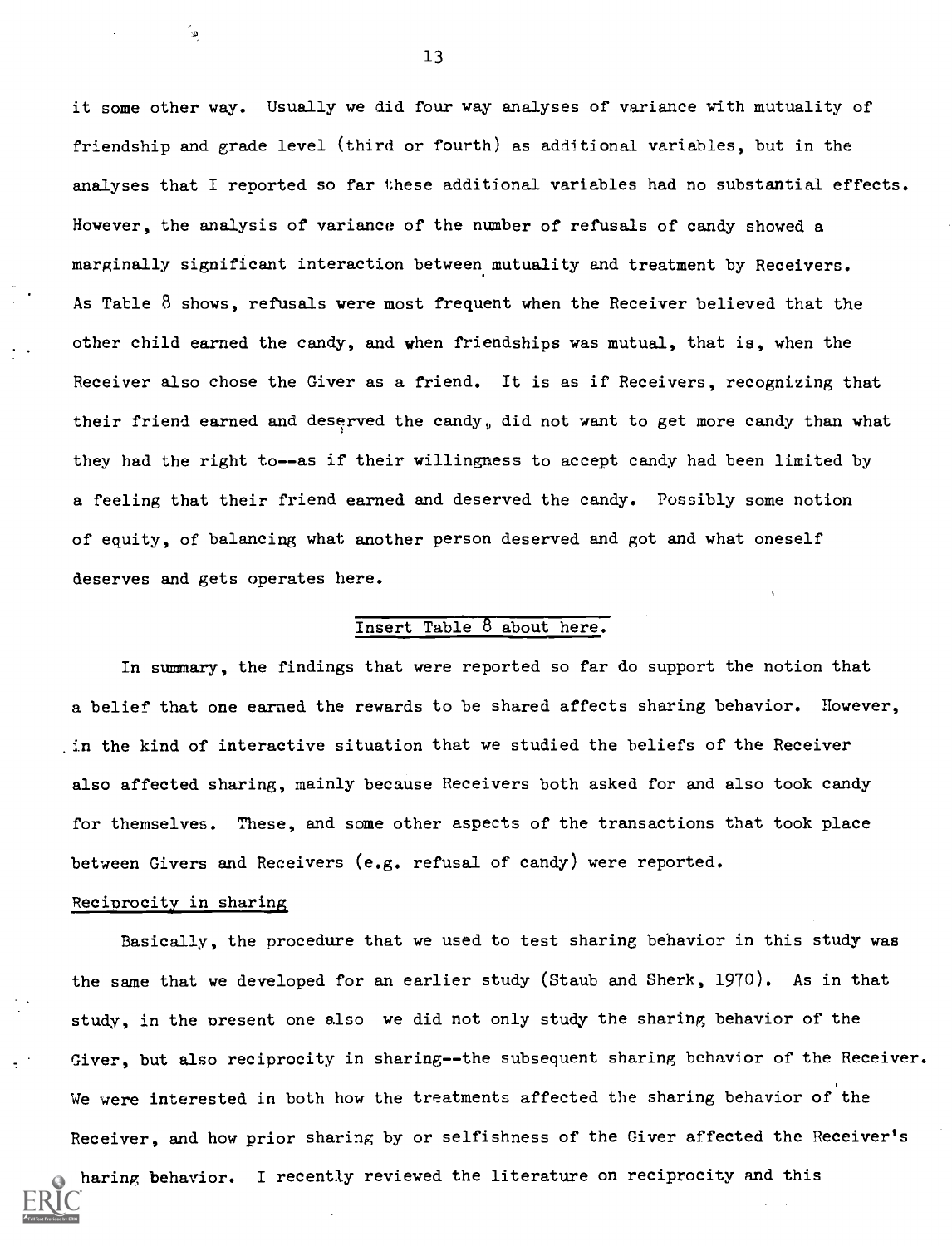literature suggests that there is strong reciprocity in behavior (Staub, 1972). When children share with others or when people give to others they get back more. And there is also retaliation. When children appear selfish, others retaliate and share less in turn (Staub and Sherk, 1970). But having reviewed this literature it seems clear, at least to me, that what happens is greatly a function of the prior relationship between the individuals involved. In addition, the kind of attributions that a person can make in explaining the reasons for the other person's behavior--is he selfish or generous, or is there another reason for his behavior,--also affects reciprocity. That prior relationship between children is important we also found in the Staub and Sherk study (1970).

To return to the experiment: after the children listened to the story, when the story was over, the experimenter returned. He said: O.K., we'll put away the candy for a while (so that subsequent behavior would not be affected by its presence). What I'd like you to do now is to draw a picture about the story that you heard. The experimenter gave each child a piece of paper and then went to get crayons--and would you believe it, he could find only one piece of crayon. That piece he gave to the Receiver so that he could start drawing. The children were told that altogether they had five minutes to draw. We started out with crayons, but there was a change in our experimental procedure and a few subjects were excluded because of that change; the change was necessary because a few children, no matter how small we made that piece of crayon, broke it in two and distributed it among themselves. So we started using drawing pencils, rather than crayons.

#### Insert Table 9 about here

Table 9 shows the results of the analysis of variance of the number of seconds before the Receivers first offered the drawing pencil to the Givers. First, among mutual friends, Receivers offered the drawing pencil after a longer period of time than among monmutual friends: Receivers who liked the Giver were more selfish. This

114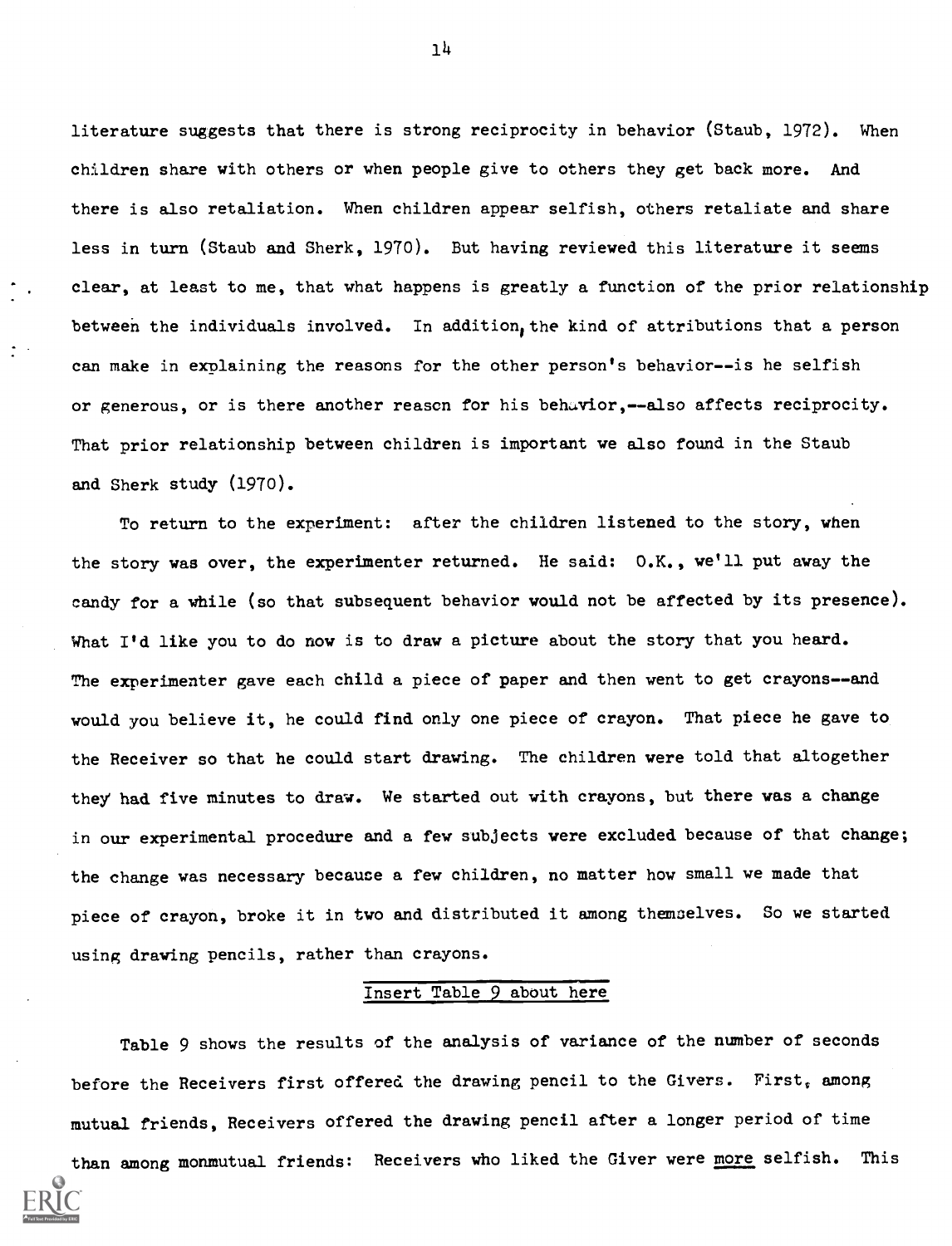seems at odds with the findings in the Staub and Sherk study where Receivers who were mutual friends shared the crayon more. However, it is probably not at odds with that finding. The procedure of that study was most comparable to the procedure in the Giver 1 (did not earn candy) Receiver 2 (believed that the Giver earned candy) condition (in our earlier study the Receivers were told nothing, and under those conditions they would have reason to assume that the Giver, who has the candy in his possession, has a right to the candy). If the relevant cells are examined in Table 9, under these conditions the Receivers in mutual pairs were less selfish, offered the drawing pencil faster, than the Receivers in the nonmutual pairs.

In fact, in addition to the main effect of mutuality of friendship, there was a highly significant three way interaction between Givers' treatment, Receivers' treatment, and mutuality in friendship in affecting the time of first offer of the drawing pencil by the Receivers (Table 9). In looking at the data on mutual friends on the left side of Table 9, it seems that in the two groups where the Giver and Receiver had comparable, nonconflicting information about the Givers' rights to the candy (G1 and R1, where both thought that the Giver earned the candy, and G2 and R2, where both thought that the Giver had no exclusive rights to the candy) Receivers who liked their Giver were selfish in sharing the drawing pencil. They first offered it to the Giver after a rather long time period. In contrast, if one examines the means on the right hand side of Table 9, where the data on nonmutual friends are shown, Receivers who did not select the Givers as especially liked, as friends, are quite unselfish in the same two conditions, where the Givers and Receivers had comparable nonconflicting information about the Givers' right to the candy. In the same conditions, the mutual Receivers offered the drawing pencil after about three minutes, on the average, while the nonmutual Receivers offered it after only a little more than a minute. In the other two conditions, where the Givers and Receivers had conflicting information about the Giver's rights to the candy, the difference in sharing behavior between mutual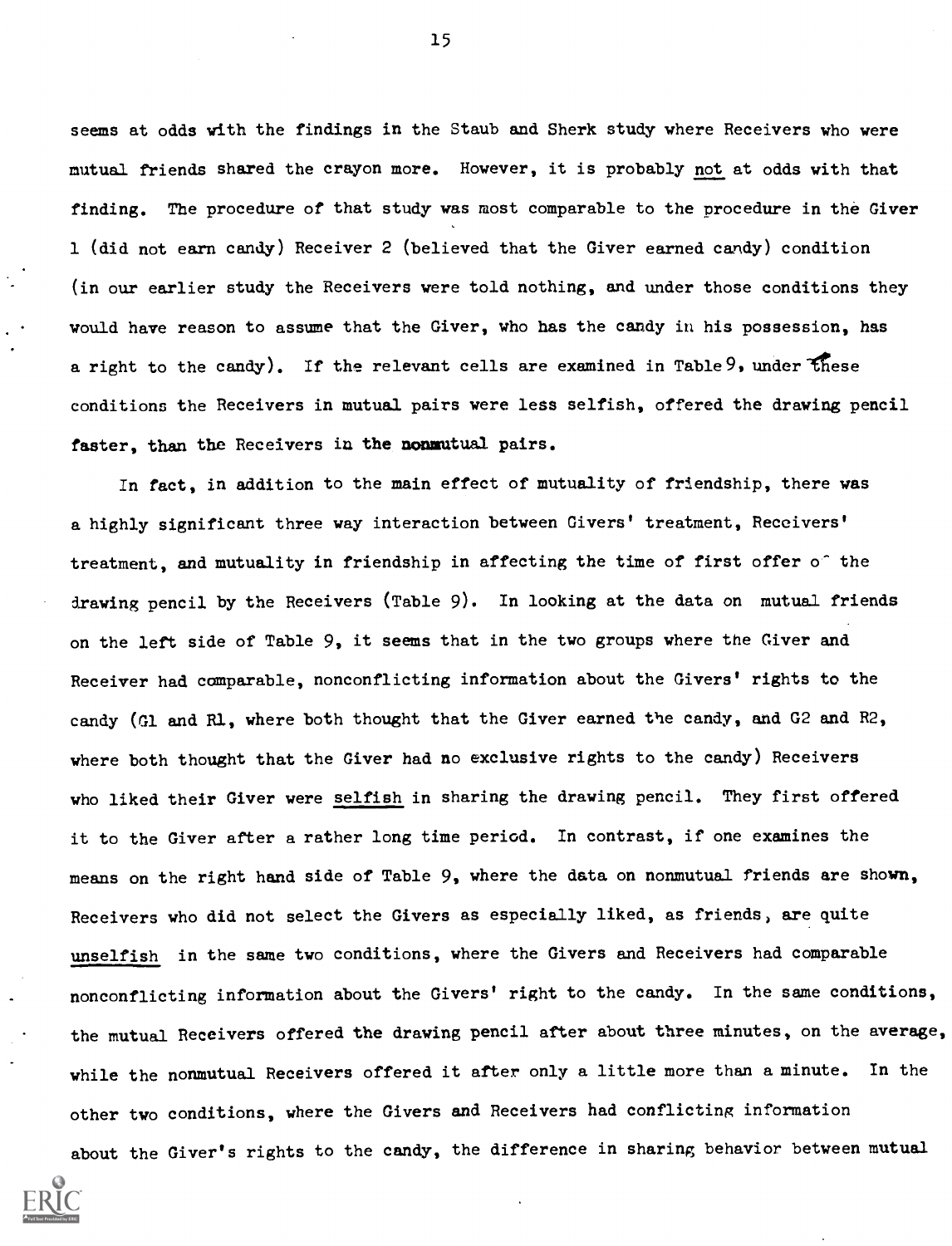and nonmutual Receivers is slight, the means vary only from 100 to 140 seconds.

How does one interpret these findings? A guide to interpretation may be provided by concepts such as children's expectations, deserving and equity, and friendship maintenance and friendship formation.

Considering mutual friends, there are several prior experiments (Floyd, 1964 ; Staub and Sherk, 1970) that suggest that for friends it is not that important to immediately create a balance, or reciprocate another person's selfishness or generosity. You can balance things out over a longer period of time. In this study, when there was no conflict and things happened as expected, friends apparently felt safe to behave in a selfish manner, to keep the drawing pencil for a longer period of time. This seems true whether what could be expected was that the other will share fewer or more candy. The Receivers' behavior appears not greatly affected by reciprocity--by either sharing because their friend shared with them or retaliating the other child's selfishness. This is supported by the fact that in the two cells where the mutual Receivers were selfish with the drawing pencil the amount of candy they received differed substantially: it was 1.53, on the average, in the G1 R1 condition ( Giver earned the candy) and 2.43 in the G2 R2 condition (Giver did not earn the candy). This explanation would suggest that under certain circumstances children might behave more selfishly with their friends, with liked others, than with nonfriends.\*

In the other two conditions probably the conflict that resulted from the discrepant information that the Givers and Receivers had was somehow experienced, and affected subsequent sharing behavior. There are some indications of how this conflict might have expressed itself, but this will be discussed in a later, full

However an alternative explanation ought to be mentioned: that mutual friends retaliated in the G1R1 conditon where they received relatively little candy, and also in the G2R2 condition in which mutual Receivers may have expected even more candy, since it was for the two of them.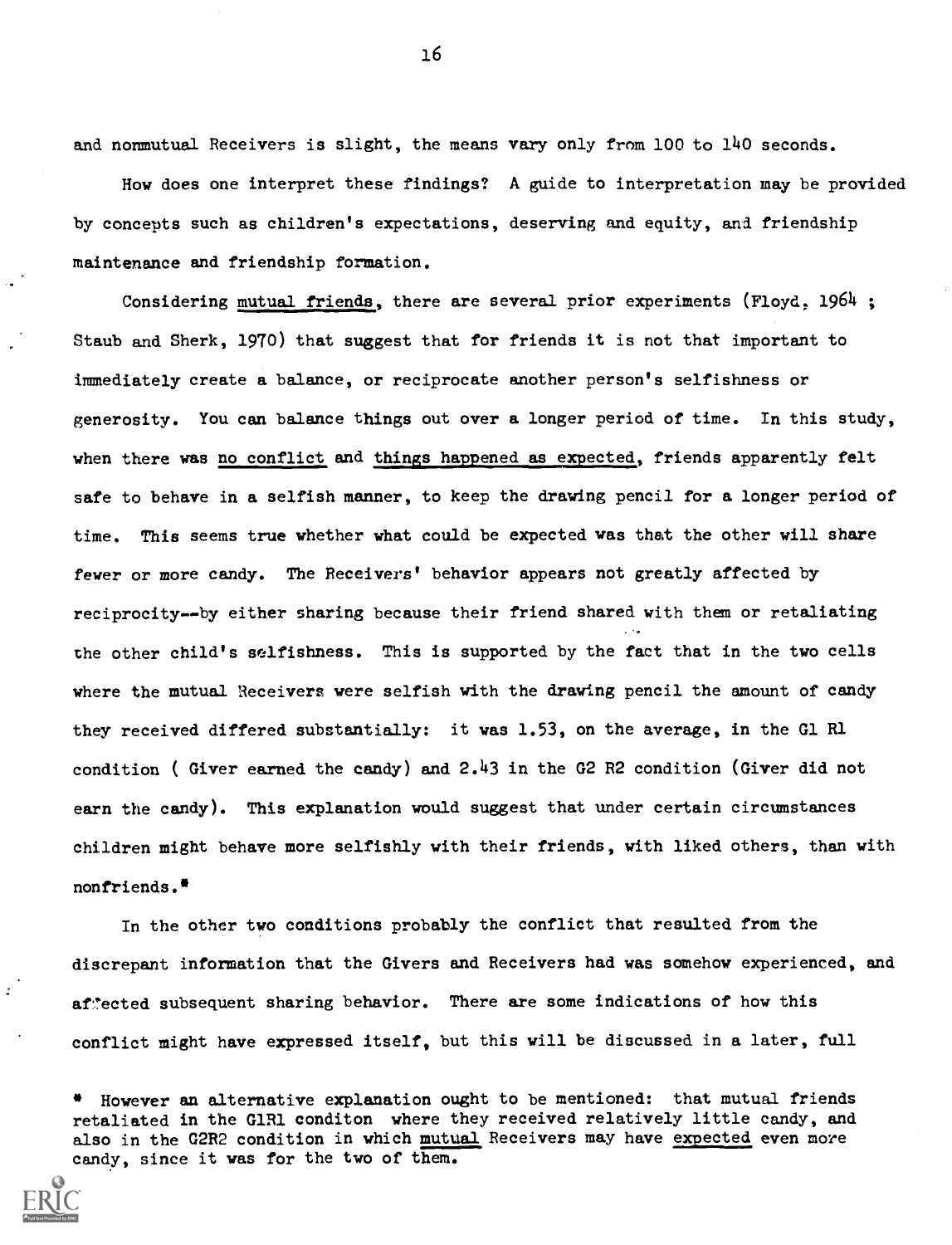report of this study. At any rate, when things happen as expected, when there is no conflict, children might be less concerned about how their behavior might affect their subsequent relationship with a friend than when there is conflict, and they apparently can afford and do behave selfishly. (But, again, see the alternative explanation in the footnote.)

In the case of nonmutual friends, the story seems different. In the G1 R1 condition Receivers had reason to expect less candy and got less. Since they don't consider the Givers their friends they would not treat this as just one experience in the flow of their ongoing relationship. They might behave in an unselfish manner in the hope that in the future this will bring about reciprocation, unselfish behavior by the Giver toward them. Durkin (1961) found that a number of children said that they would share with another child who previously did not share with them, in the hope of changing the other child's future behavior toward themselves. Thus sharing the drawing pencil might be a means of friendship formation (Falkowski, 1973), or simply an attempt to protect one's future interests. In the other treatment condition where the children had nonconflicting information (G2 R2), again the Receivers behaved in a nonselfish fashion, but possibly for a different reason. In this condition the Receivers had reason to expect, and actually got more candy than in the G1 R1 condition, which was just discussed (an average of 2.20, rather than 1.60; in the other two treatment groups nonmutual Receivers got 2.37 and 2.30 pieces of candy, thus only the Receivers in the G1 R1 group received less candy than the others). Their unselfishness might have been motivated by a desire to reciprocate the other child's sharing behavior, and thus maintain future positive interactions. Finally, in the conditions where the Giver and Receiver had conflicting information, the speed of sharing the drawing pencil was somewhat slower by nonmutual Receivers.

The data reported here about the sharing of the drawing pencil by the Receivers is quite complex--and so are the proposed explanations. However, the treatment effects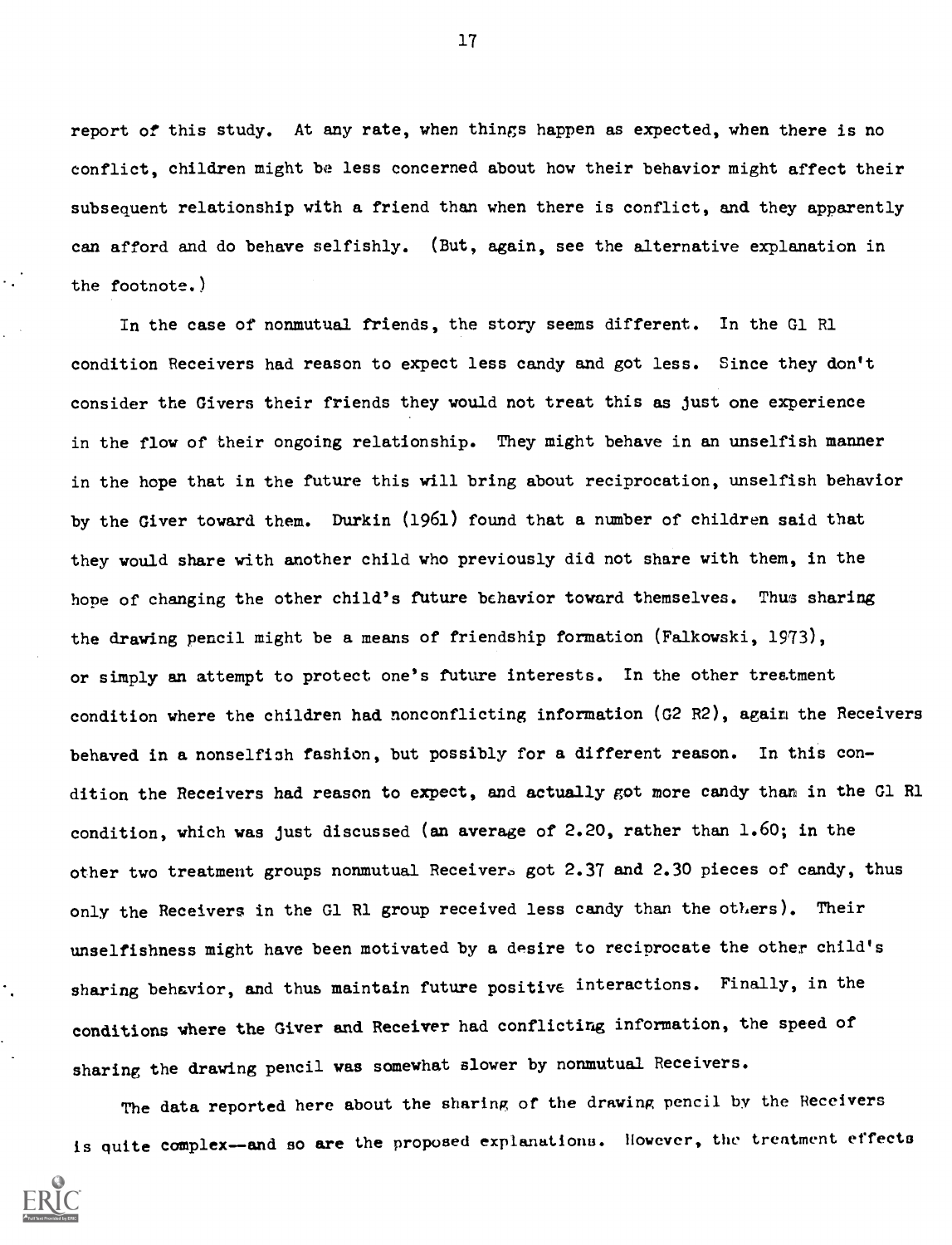are highly significant, and there seems to be a pattern with some regularity. The difference between mutual and nonmutual Receivers in the G1R1 and G2R2 conditions is quite substantial. Minimally, the data indicate that sharing behavior is not simply a function of prior sharing by another person--prior relationships, and beliefs about the other person's rights to what was shared strongly affect the subsequent sharing behavior of the recipient. The complex interpretation of the findings-which, if taken seriously, strongly suggest that children may share to the same degree for quite different reasons--reflect the complexity of the processes that seem to be involved,

The above data and the discussion of it suggest that sharing by the Receiver cannot be explained by a straight-forward reciprocity notion. This is further supported by the correlations between indices of sharing by the Giver and the length of time before the Receivar first offered the crayon (Time Before Offer, TBO). Some representative correlations are presented in Table 10. The only correlation that will be discussed here is the significant correlation between Sharing Difference 2 (the

#### Insert Table 10 about here

amount the Giver ate in the Receiver's presence minus the amount the Receiver received) and TBO. In the G1 R2 condition (a situation of conflict) the more candy the Giver ate relative to the Receiver, the more selfish were the nonmutual Receivers with the drawing pencil. In this cell, we seem to have an example of retaliation, also found earlier in the Staub and Sherk study.

A wealth of additional data was collected in this study, but in this preliminary report I will only present one more finding, to demonstrate again the "transactional" mature of sharing behavior in an interactive situation. Just as in the case of candy sharing, the "sharing" of the drawing pencil was not simply a matter of the Receiver offering the drawing pencil to the Giver. Givers made requests; often they were refused; after the drawing pencil exchanged hands Receivers sometimes asked for it again, and so on.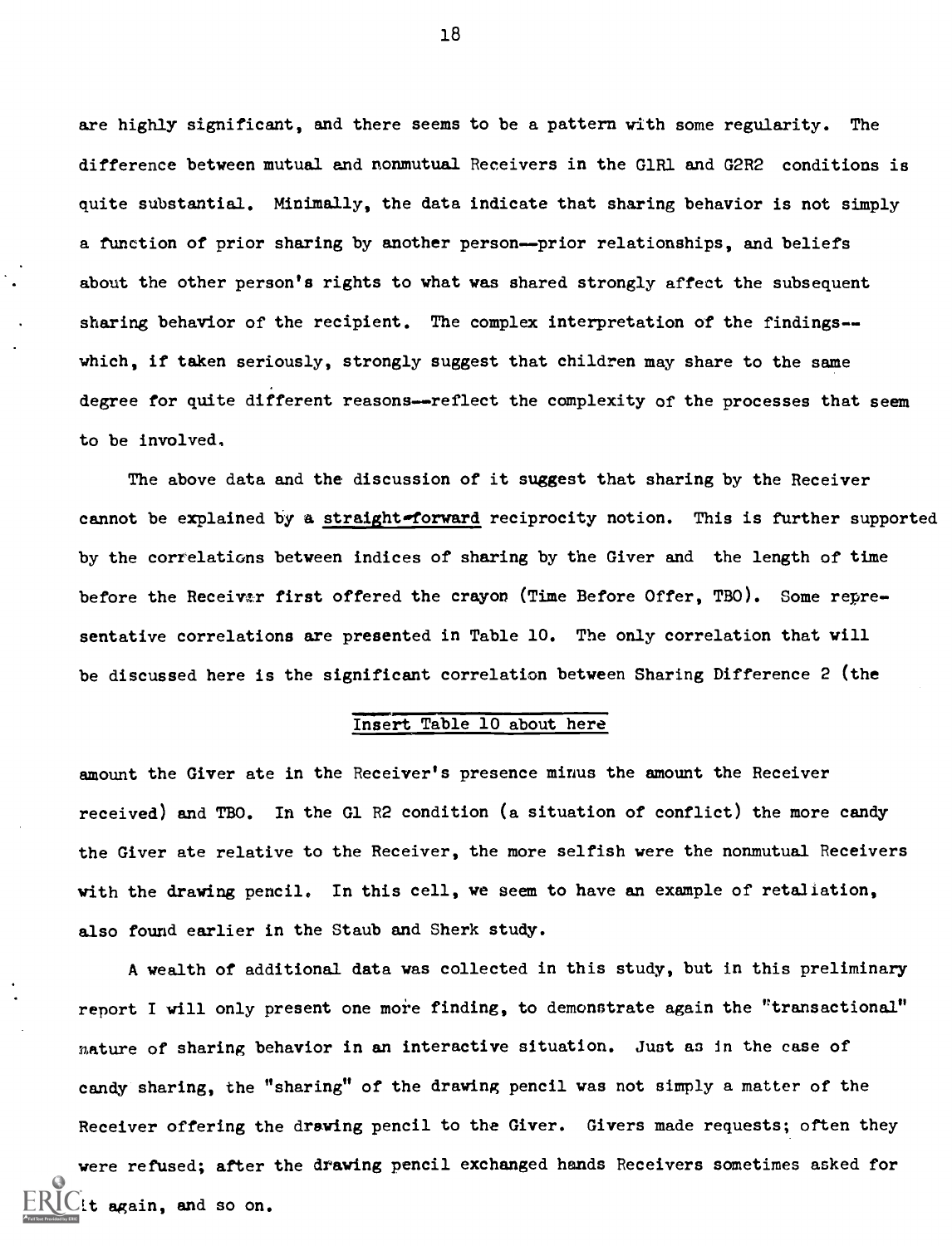None of our variables affected significantly the number of requests made by the Givers. But this was not so with the refusal of requests. As Table 11 shows, there was a significant three way interaction among the Givers' treatment, the Receivers' treatment, and mutuality in sharing in affecting the number of refusals by Receivers of the Givers' requests for the drawing pencil before the Receivers offered the drawing pencil to the Givers. The means in Table 11 show that at least in one of the two conditions where mutual Receivers were selfish, (G2 R2) they did not simply keep the drawing pencil for a longer time, but also actively refused requests quite a number of times. Nonmutual friends showed a different pattern of refusals,

#### Insert Table 11 about here

even more consistent with the previous data about the sharing of the drawing pencil: in the two conditions where nonmutual friends were most generous, (shortest Times Before Offer) G1 R1 and G2 R2, they refused requests less frequently than in the other two conditions.

This data further shows the transactional nature of sharing behavior in an interactive setting, that sharing behavior involves a give and take between children. This seems true of both the sharing of material possessions like candy, and the sharing of the use of an object, the drawing pencil.

Recently a great deal of research and writing has been forthcoming on the importance of equity in interactive and other social situations (Walster, Berscheid, and Walster, 1973). A final question that might be considered is whether inspite of the complexity of the findings and proposed explanations some kind of equity explanation might still be applicable to the data, perhaps as a higher level explanatory principle Part of the data might be explained by a tendency to maintain equity, a balance between another person's inputs and outcomes and one's own. The less sharing by Givers who earned their candy and the more forceful acquisitory behavior by the Receivers who believed that they also had a right to the candy might be explained this way. The "norm of deserving" is consistent with, and possibly contributes to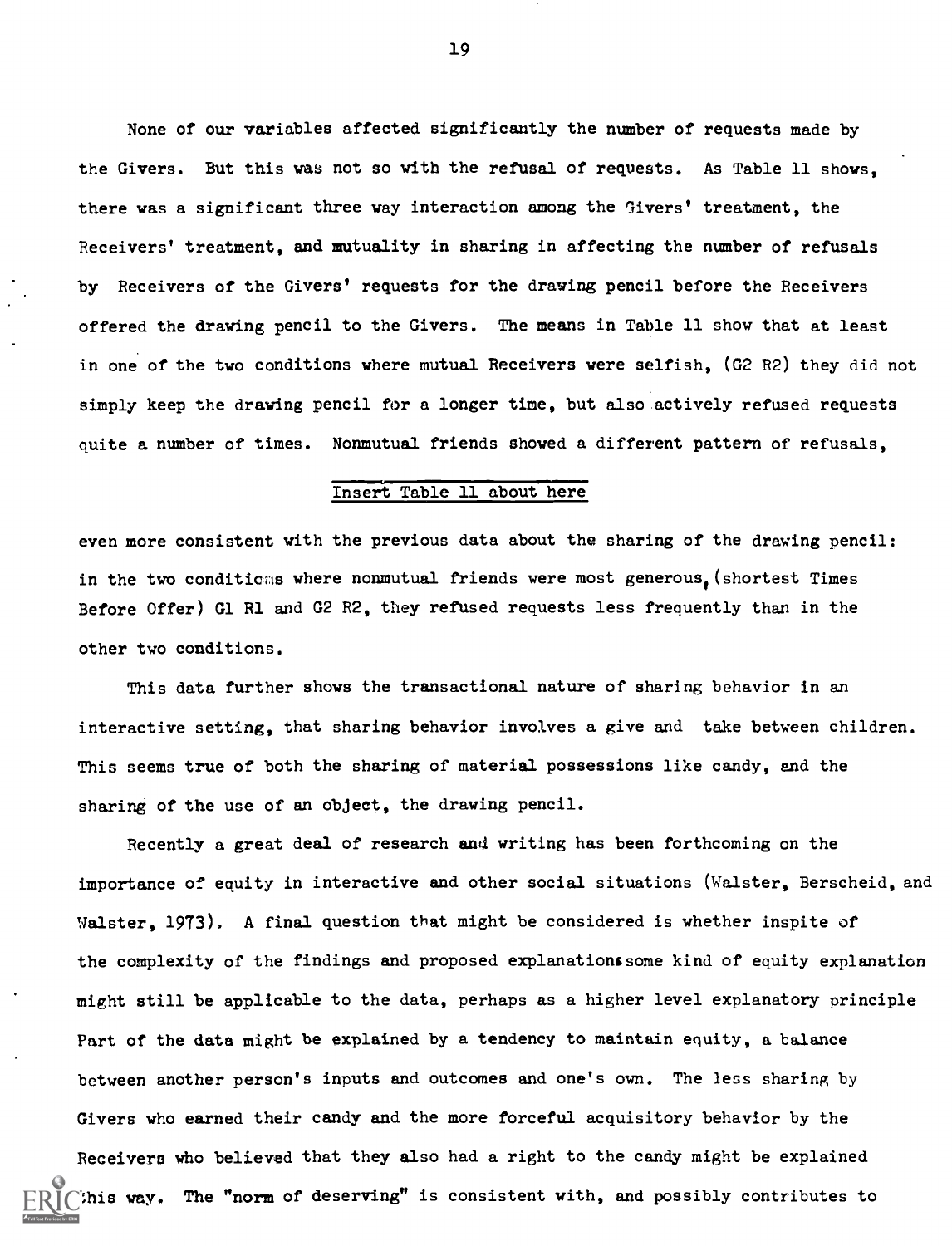the development of a belief in equity. The sharing behavior of the mutual Receivers might also be explained that way, particularly if the two earlier proposed alternative explanations are combined. That is, mutual Receivers in the R1 G1 condition might have thought that while the conditions justified that the Giver would share relatively little candy, he might have shared more with them because they were friends, and thus they shared relatively little in return. This might still be considered as equitable behavior, but in addition to actual inputs and outcomes the relationship and expectations arising out of the relationship have to be considered as modifiers of what is viewed as equitable. In the G2 R2 condition mutual Receivers presumably expected more sharing, got more, but prehaps not as much as they thought they should have, given their friendship with the Giver. Thus their subsequent selfishness might be considered as within the domain of equitable behavior.

In interpreting the Receivers' behavior it might also be important to consider that Receivers who believed that the candy was for the two of them made more requests for the candy. Thus, they probably did not regard the amount of candy that they received as voluntarily given. This might also have reduced their willingness to share the drawing pencil. Among nonmutual Receivers those in the G2 R2 condition might have felt that they got a reasonable amount of candy, given the level of expectation they had with regard to a nonfriend.

Although all this data can be fit into an expanded equity framework (expanded by a consideration of prior relationship and the children's expectations) the unselfish behavior of nonmutual Receivers in the G1 R1 condition is difficult to see as fitting into this framework. They received less than nonmutual Receivers in the other conditions, and shared generously. Perhaps the most reasonable explanation, as suggested before, is that their behavior was an attempt to form their future relationship with the Giver.

It is unfortunate, that we do not know what children think: what thoughts, beliefs, expectations resulted from the different treatments. Perhaps sometimes we should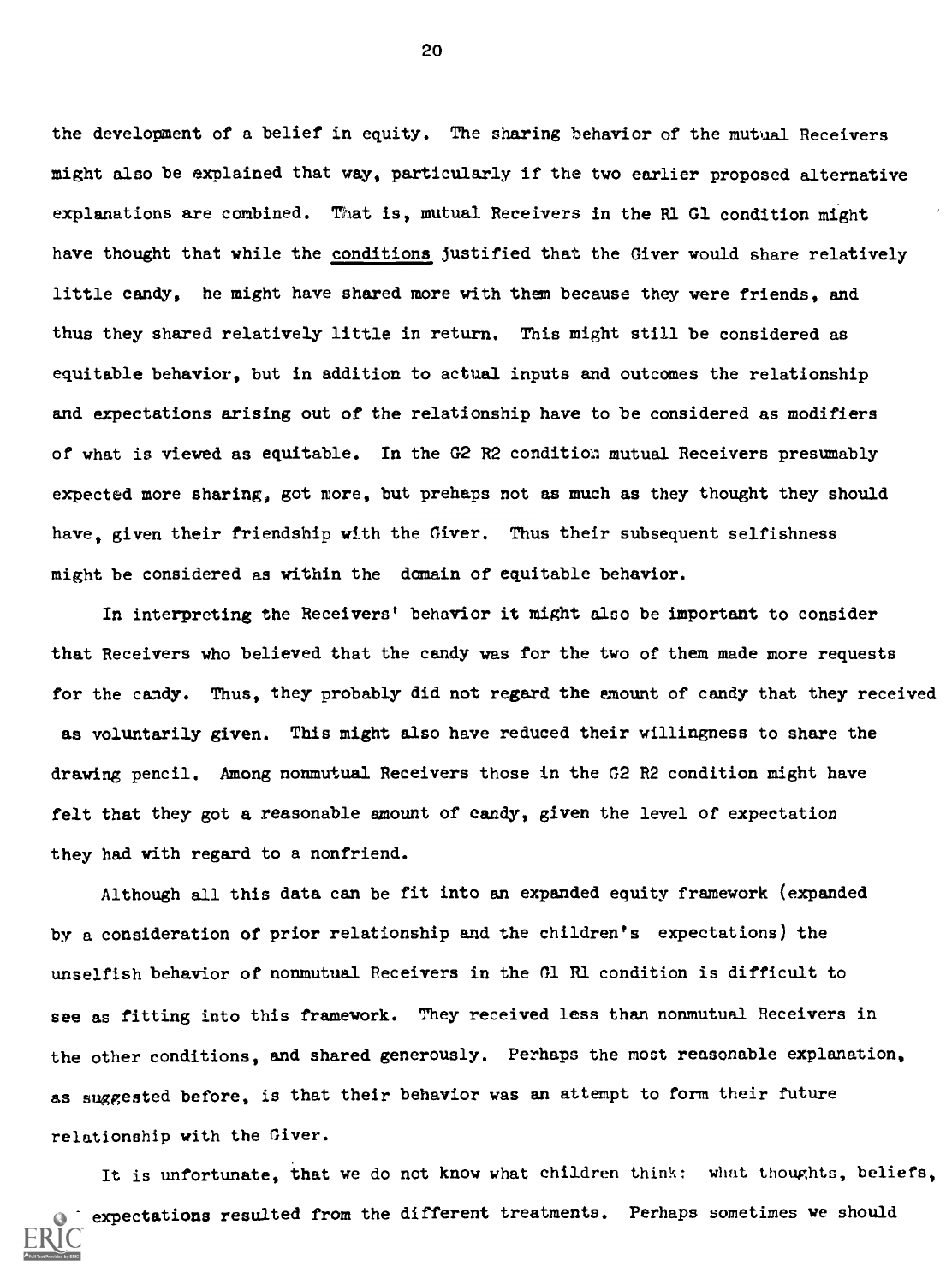conduct two parallel experiments: in one we collect behavioral data, as we usually do, and in another one we interrupt the proceedings to attempt to find out what children think, feel, believe, following our experimental treatments. A combination of the findings of the two experiments might be truly enlightening.

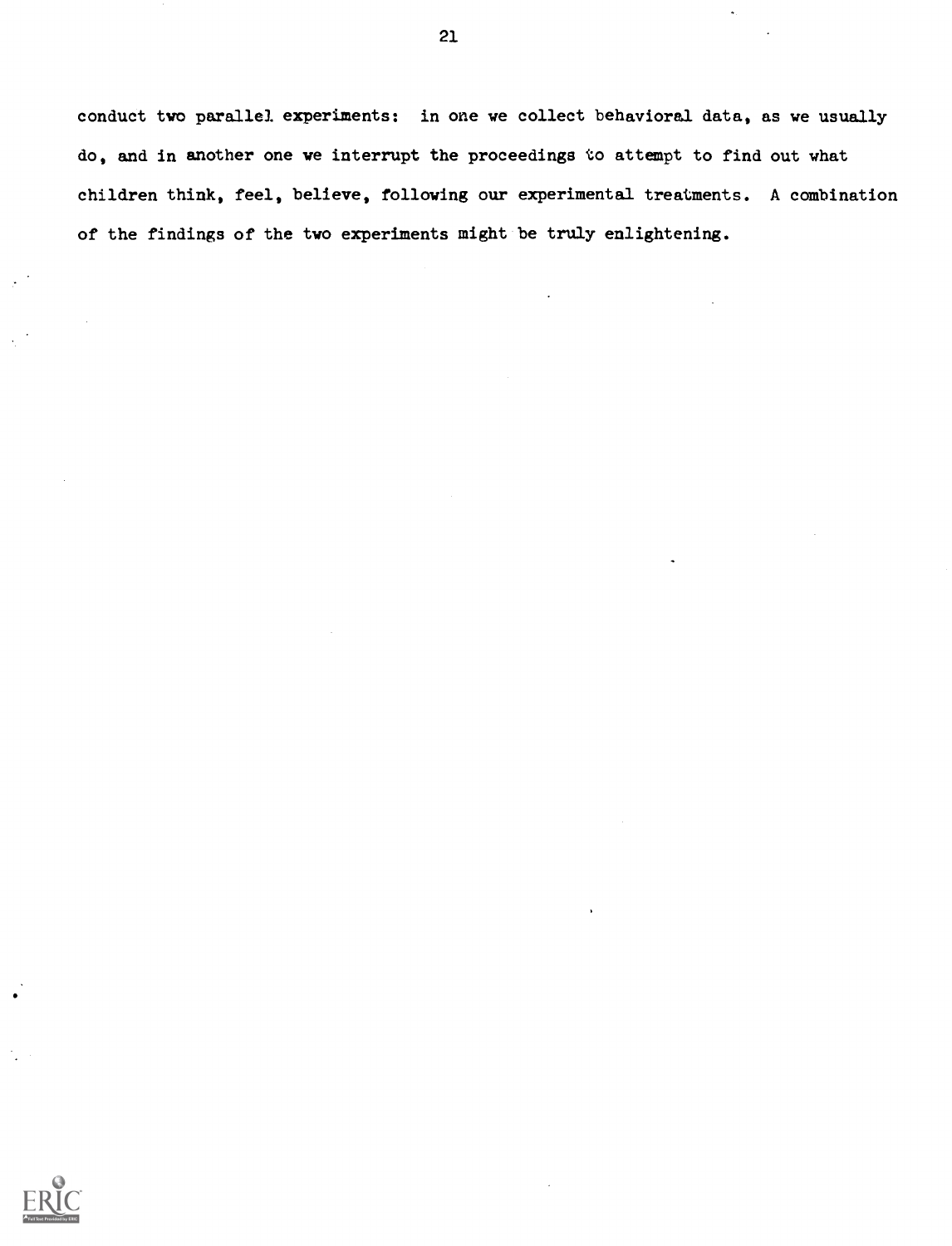### AVERAGE AMOUNT OF CANDY SHARED. EXPERIMENT I.

 $\label{eq:2} \frac{d\mathbf{y}}{dt} = \frac{d\mathbf{y}}{dt} \sum_{i=1}^N \frac{d\mathbf{y}}{dt} \, \frac{d\mathbf{y}}{dt} \, .$ 

 $\frac{1}{4}$  ,  $\frac{1}{4}$ 

 $\sim 10$ 

|                                          | 4TH GRADE | 5TH GRADE |
|------------------------------------------|-----------|-----------|
| <b>SUCCESS</b>                           | 4.58      | 4.93      |
| <b>FAILURE</b>                           | 5.15      | 4.53      |
| INTERMEDIATE<br>$\overline{\phantom{a}}$ | 4.93      | 4.19      |

Grade X Performance:  $F = 5.11$ , df = 2/156, p <. 01

 $\begin{aligned} \mathbf{A} & \mathbf{B} & \mathbf{B} & \mathbf{B} & \mathbf{B} & \mathbf{B} & \mathbf{B} & \mathbf{B} & \mathbf{B} & \mathbf{B} & \mathbf{B} \\ \mathbf{A} & \mathbf{B} & \mathbf{B} & \mathbf{B} & \mathbf{B} & \mathbf{B} & \mathbf{B} & \mathbf{B} & \mathbf{B} & \mathbf{B} & \mathbf{B} \\ \mathbf{A} & \mathbf{B} & \mathbf{B} & \mathbf{B} & \mathbf{B} & \mathbf{B} & \mathbf{B} & \mathbf{B} & \mathbf{B$ 

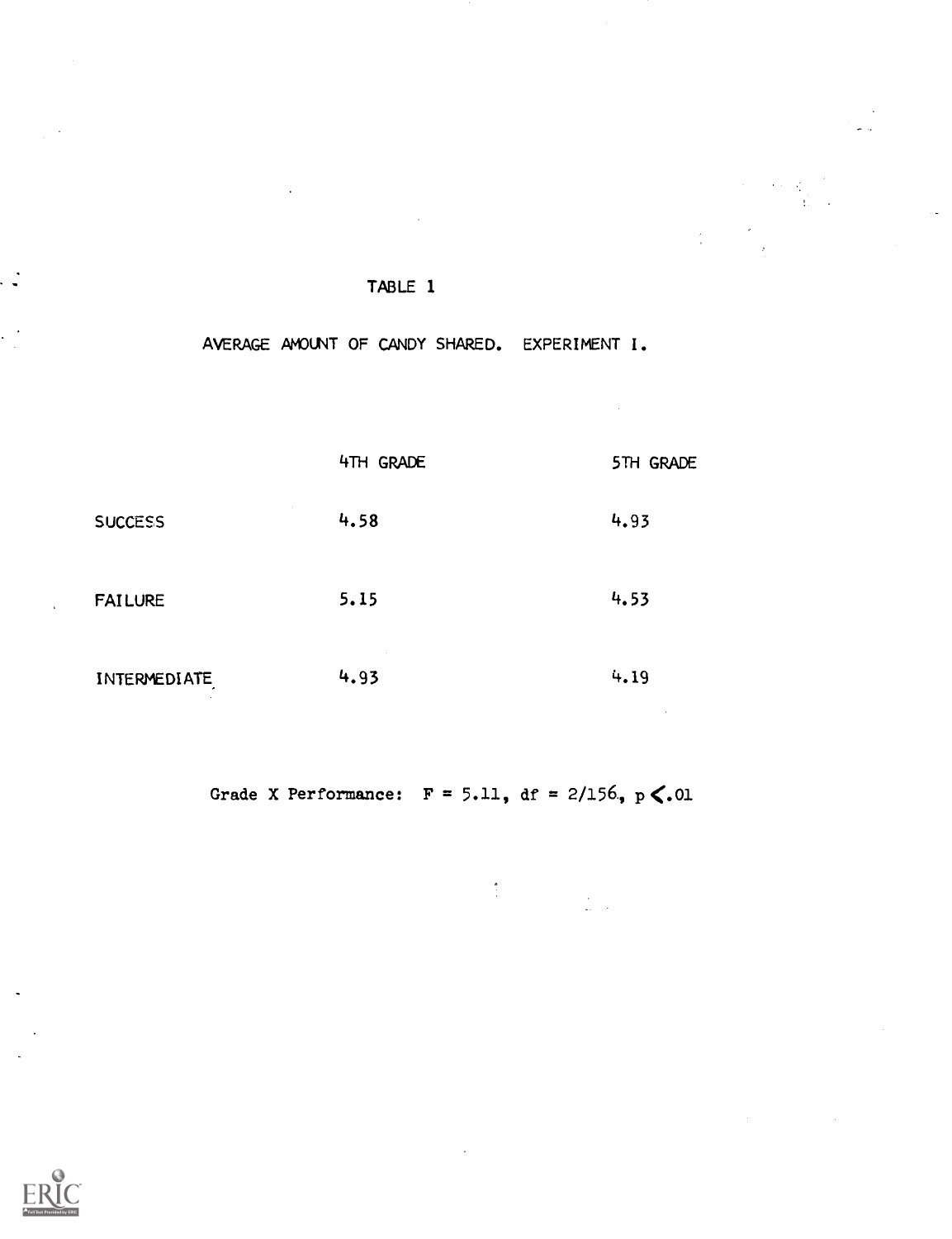# AVERAGE AMOUNT OF CANDY SHARED. EXPERIMENT II.

**SUCCESS** FAILURE 3RD GRADE 6TH GRADE  $1.75_{N=44}$  $1.95_{N=43}$ 2.14 $\mu$ <sub>N=40</sub>  $2.15_{N=38}$ 

INTERMEDIATE

2.18 $N=34$ 

 $2.05_{\text{N}=40}$ 

Grade:  $F = 3.96$ , df = 1.215, p < .05 Grade X Performance:  $F = 3.96$ , df = 2/215,  $p < .025$ 

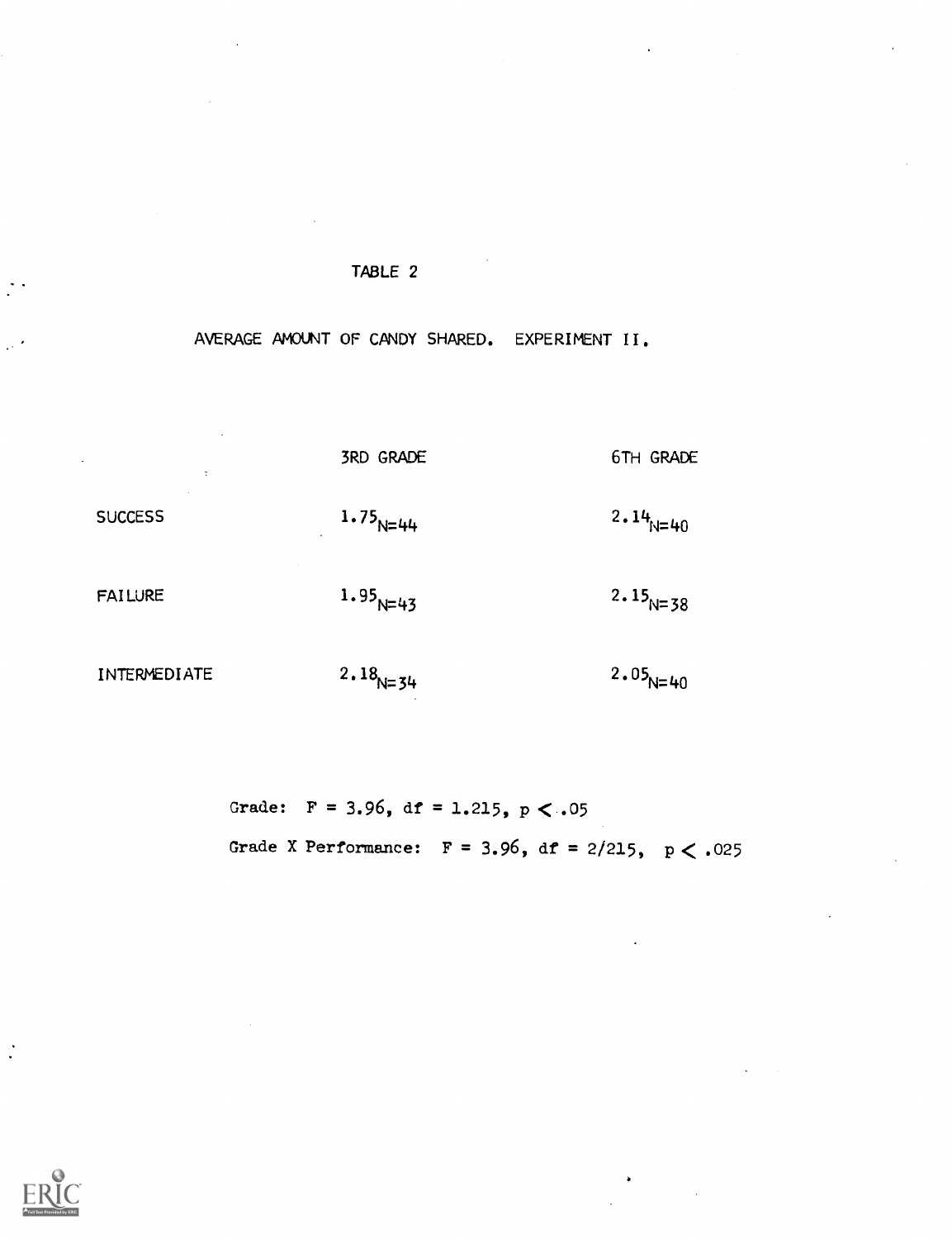| TABLE 3 |  |  |  |  |  |  |  |  |
|---------|--|--|--|--|--|--|--|--|
|---------|--|--|--|--|--|--|--|--|

AVERAGE AMOUNT OF CANDY SHARED. EXPERIMENT II.

3RD GRADE

6TH GRADE

NEED APPROVAL.

NEED APPROVAL

LOW HIGH LCW

HIGH

| <b>SUCCESS</b> | 1.96   | 1.55   | 2.10     | 2.19   |
|----------------|--------|--------|----------|--------|
|                | $N=21$ | $N=23$ | $N = 20$ | $N=20$ |
| <b>FAILURE</b> | 1.80   | 2.10   | 2.19     | 2.10   |
|                | $N=22$ | $N=21$ | $N=19$   | $N=19$ |
| INTERMEDIATE   | 2.29   | 2.10   | 2.07     | 2.03   |
|                | $N=14$ | $N=20$ | $N=22$   | $N=18$ |

Grade X Performance X Need Approval

 $F = 2.75$ , df = 2/215, p < .10

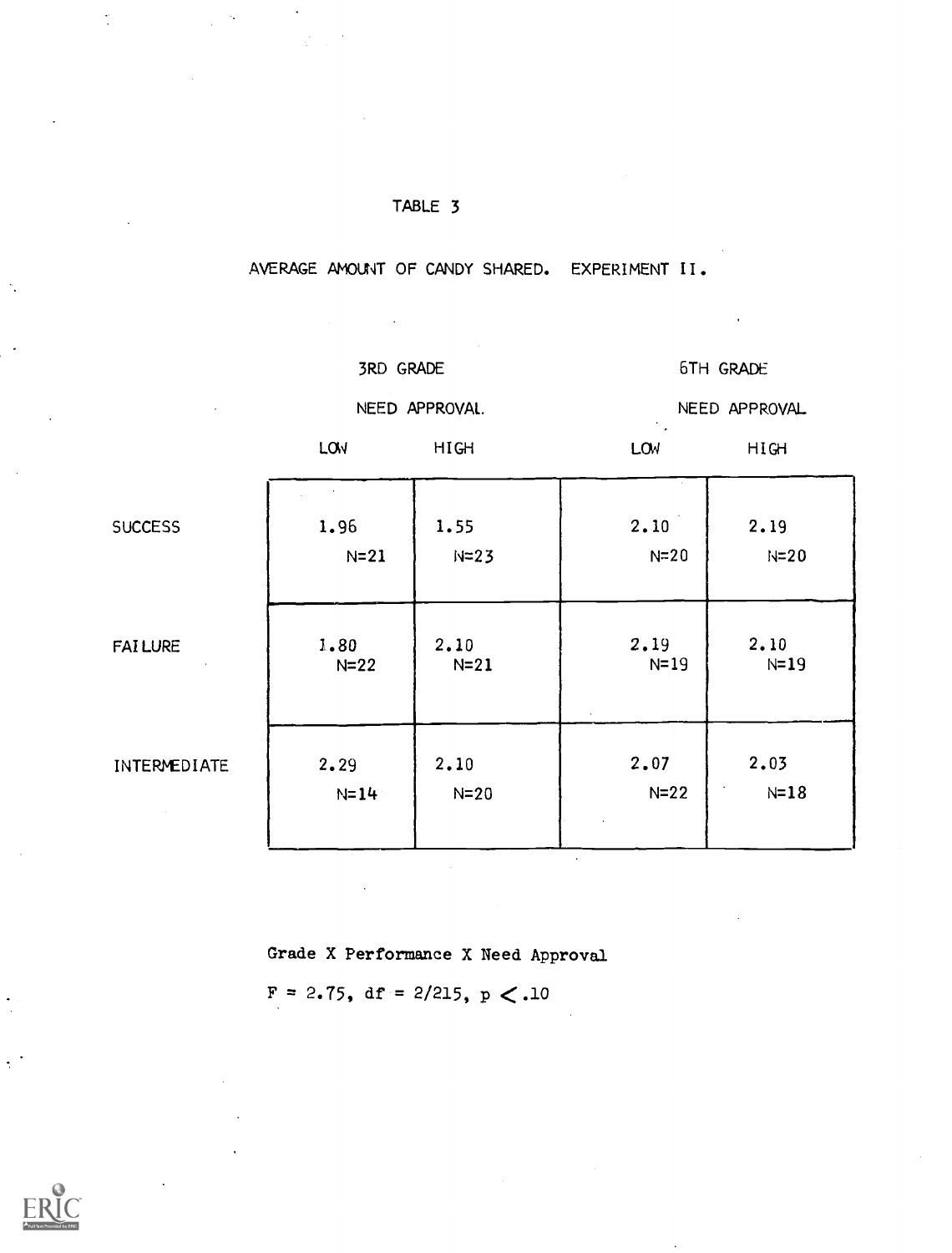### TOTAL NUMBER OF CANDIES GIVER ATE

TG:  $F= 4.70$ , DF= 1/60, P <.04

| GIVER EARNED CANDY       |  |  | $X = 5.25$ |
|--------------------------|--|--|------------|
| GIVER DID NOT EARN CANDY |  |  | $X = 3.99$ |

# TOTAL NUMBER OF CANDIES RECEIVER ATE (AMOUNT "SHARED")

TR: F= 4.11, DF= 1/60, P<.05

RECEIVER BELIEVES GIVER EARNED CANDY  $\bar{X} = 1.41$ 

RECEIVER DOES NOT BELIEVE GIVER

EARNED CANDY  $\overline{X} = 2.27$ 

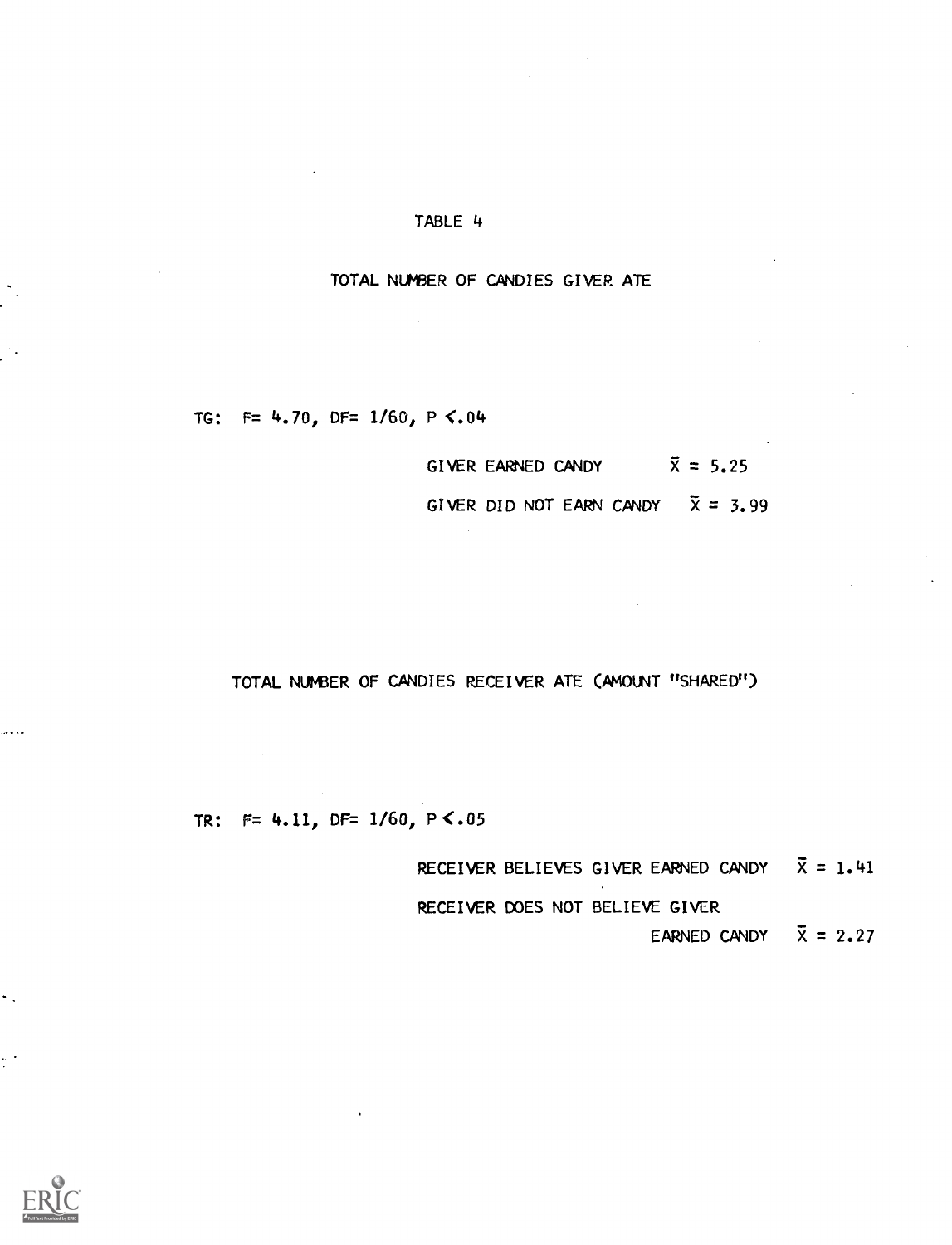# SHARING DIFFERENCE - TOTAL NUMBER GIVER ATE MINUS TOTAL NUMBER RECEIVER ATE

# TREATMENT RECEIVER

|                           |               | <b>EARNED</b> | NOT EARNED |
|---------------------------|---------------|---------------|------------|
|                           | <b>EARNED</b> | 4.21          | 2.79       |
| <b>TREATMENT</b><br>GIVER | $\cdot$       |               |            |
|                           | NOT EARNED    | 2.18          | 1.97       |

TG: F= 5.99, DF= 1/60, P <.02 TR: F= 1.98, DF= 1/60, P <.17

 $\bar{L}$ 



 $\ddot{\phantom{a}}$  .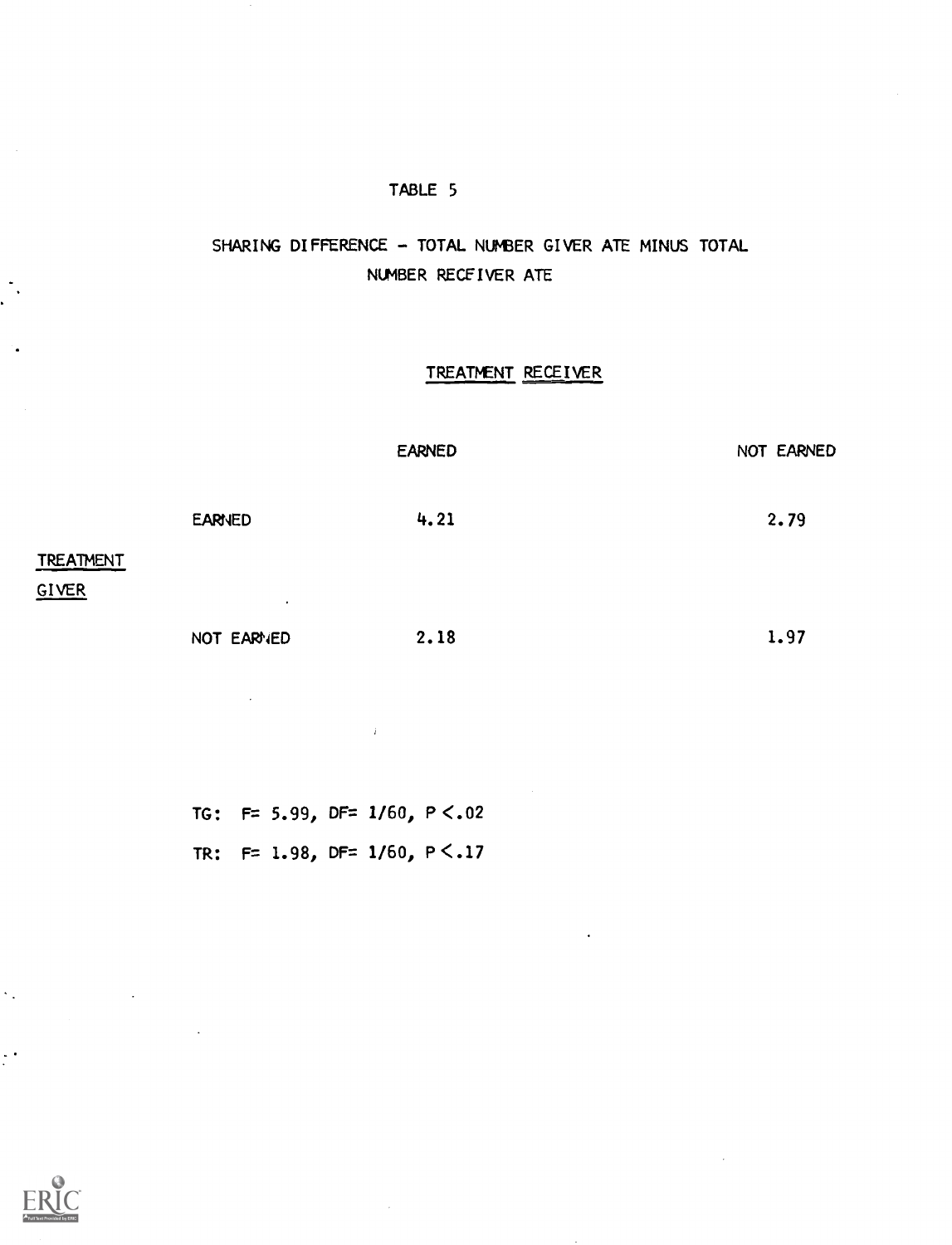# VERBAL REQUESTS BY RECEIVER OF CANDY

# TREATNENT RECEIVER

| $\sim$ 10 $\pm$ |               | <b>EARNED</b><br>$\cdot$ | NOT EARNED |
|-----------------|---------------|--------------------------|------------|
| TREATMENT       | <b>EARNED</b> | .24                      | 1.40       |
| GIVER           | NOT EARNED    | .50                      | .56        |

TR:  $F = 4.83$ ,  $DF = 1$ ,  $P \le 0.04$  (2 X 2 ANALYSIS) TR X TG:  $F = 3.97$ , DF= 1/72, P <.05



 $\ddot{\phantom{a}}$ 

 $\sim 10^7$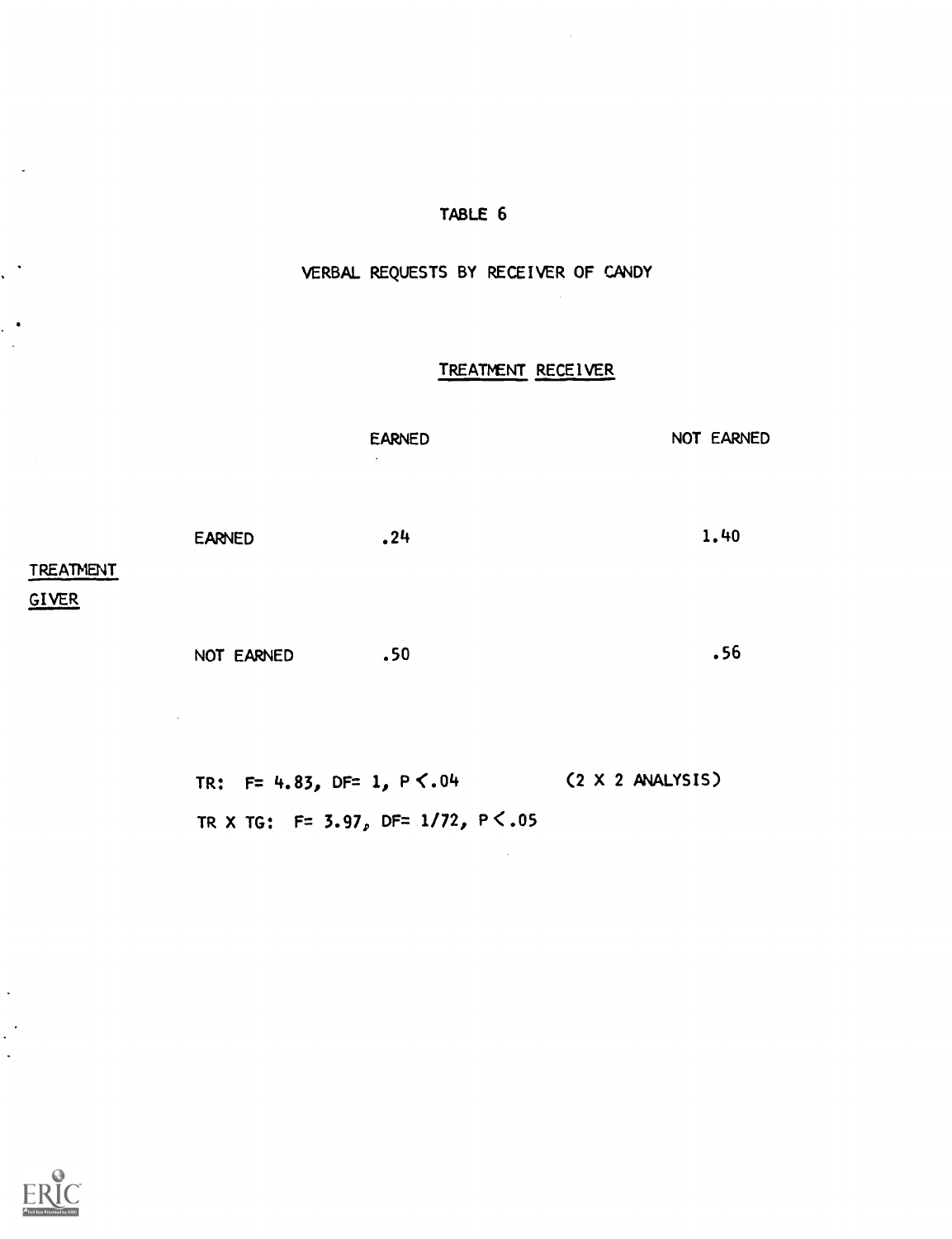VERBAL REQUESTS AND RECEIVER REACHING OVER THE TABLE AND TAKING CANDY

## TREATMENT RECEIVER

EARNED EARNED NOT EARNED .24 1.95

NOT EARNED .78 1.89

TR: F=  $6.63$ , DF=  $1/60$ , P  $\lt.02$ 



 $\mathbf{L}^{\mathbf{S}}$ 

TREATMENT **GIVER** 

 $\mathcal{L}$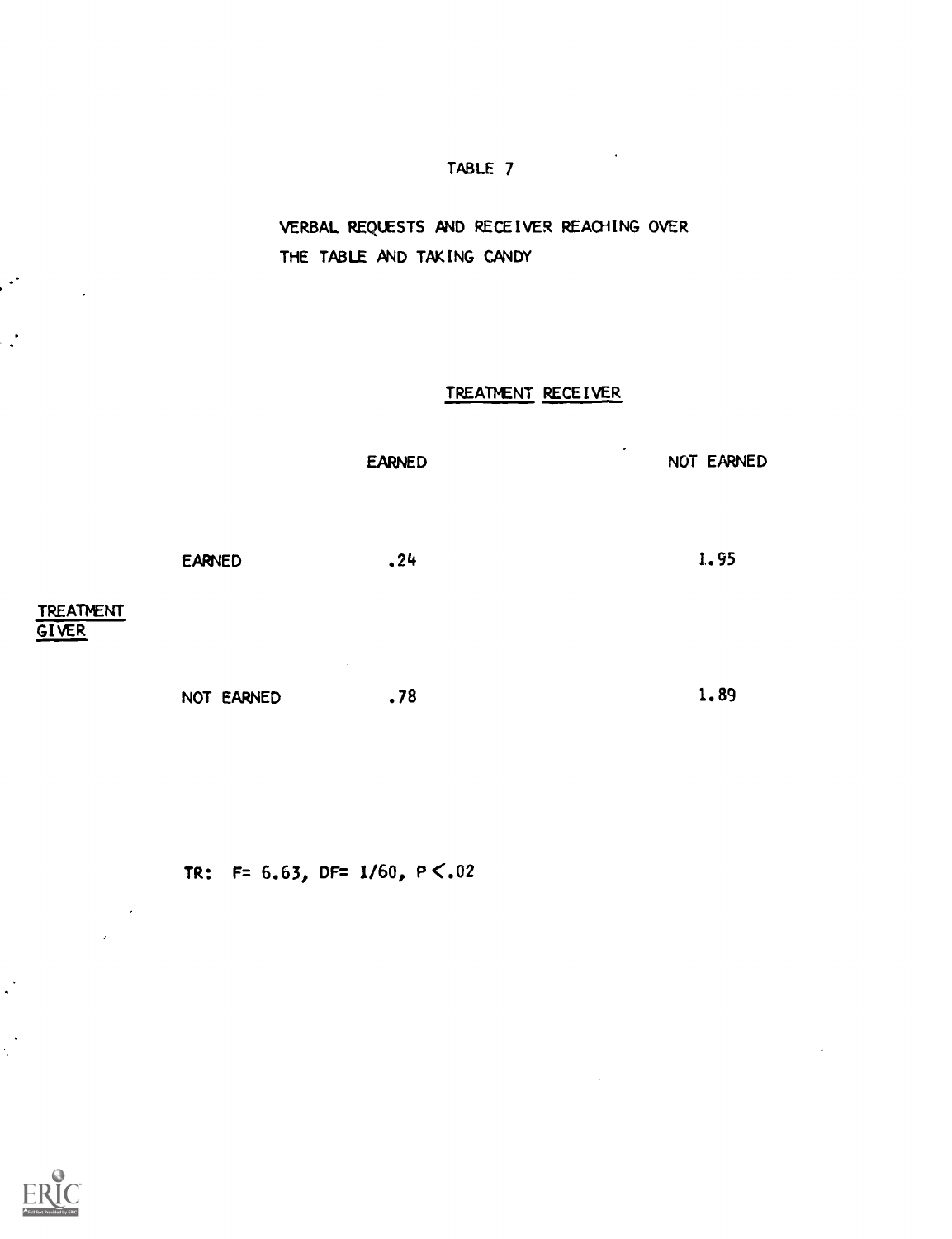### REFUSAL OF OFFER OF CANDY BY RECEIVER

### FRIENDSHIP STATUS

MUTUAL NOT MUTUAL

 $.36$ <sub>N=11</sub>

EARNED

 $1.17_{N=18}$ 

**TREATMENT** RECEIVER

 $\ddot{\bullet}$ 

NOT EARNED

 $.36_{N=14}$ 

 $.62_{N=13}$ 

TR X MUM:  $F = 3.98$ , DF= 1/40, P  $\lt$ .06 2 X 2 ANOVA: TR; MIM TR X MUM  $F= 4.20$ , DF= 1/52, P <.05



 $\hat{\mathbf{x}}$ 

 $\ddot{\phantom{0}}$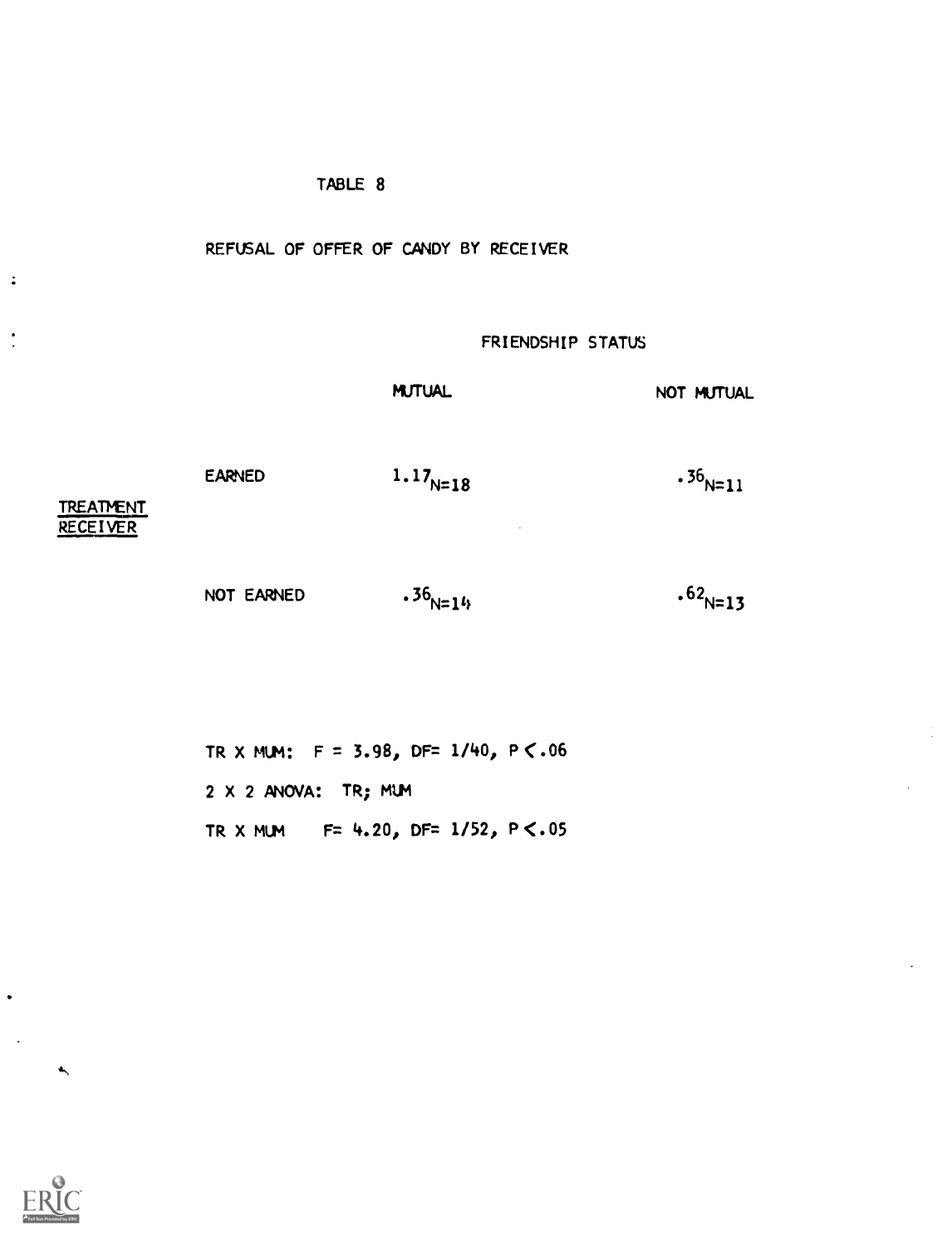# . NUMBER OF SECONDS BEFORE RECEIVER FIRST OFFERED THE DRAWING PENCIL

|                                 | <b>MUTUAL</b> |                              | NOT MUTUAL |                                  |
|---------------------------------|---------------|------------------------------|------------|----------------------------------|
|                                 |               | (GIVER IS RECEIVER'S FRIEND) |            | (GIVER IS NOT RECEIVER'S FRIEND) |
|                                 | R1            | R <sub>2</sub>               | R1         | R <sub>2</sub>                   |
| GIVER 1 (EARNED<br>CANDY)       | 170           | 130                          | 70         | 100                              |
| GIVER 2 (DID NOT<br>EARN CANDY) | 100           | 190                          | 140        | 70                               |

MUM:  $F = 9.60, P \le .004$ 

TG X TR X MLM:  $F = 11.70, P < .002$ 



 $\ddot{\phantom{a}}$ 

 $\ddotsc$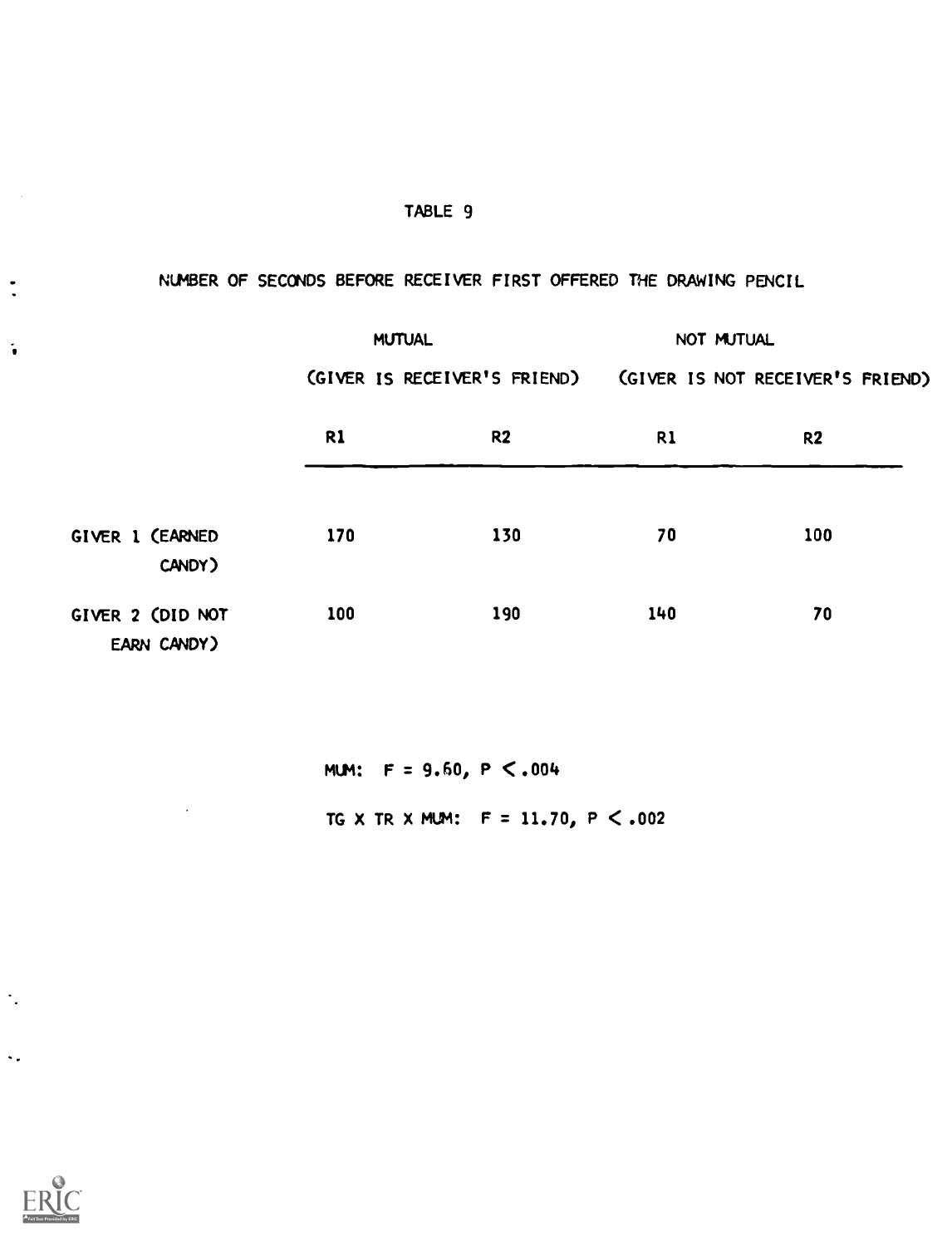### RECIPROCITY IN SHARING

# CORRELATIONS BETWEEN INDICES OF CANDY SHARING AND OF SHARING THE DRAWING PENCIL

#### TREATMENT RECEIVER

|                           |                  | R1 EARNED |                  |             | R2 NOT EARNED |             |  |
|---------------------------|------------------|-----------|------------------|-------------|---------------|-------------|--|
|                           |                  |           | <b>MUTUAL</b>    | NOT MUTUAL  | <b>MUTUAL</b> | NOT MUTUAL  |  |
|                           | <b>G1 EARNED</b> |           | $I. R = .24$     | $R = -0.04$ | $R = -25$     | $R = 84$    |  |
| <b>TREATMENT</b><br>GIVER |                  |           | $II. \tRe = -12$ | $R = 42$    | $R = -0.26$   | $R = -0.42$ |  |
|                           | G2 NOT EARNED    |           | $I.$ R= .12      | $R = -0.57$ | $R = -0.04$   | $R = 13$    |  |
|                           |                  | 11.       | $R = -11$        | $R = 31$    | $R = -0.08$   | $R = -0.31$ |  |

- I. SHARING DIFFERENCE (AMOUNT GIVER ATE IN RECEIVER'S PRESENCE MINUS AMOUNT RECEIVER ATE) CORRELATED WITH THE LENGTH OF TIME BEFORE THE RECEIVER OFFERED THE DRAWING PENCIL.
- II. AMOUNT RECEIVER ATE CORRELATED WITH THE LENGTH OF TIME BFFORE THE RECEIVER OFFERED THE DRAWING PENCIL.

 $x: P < 0.01$ 

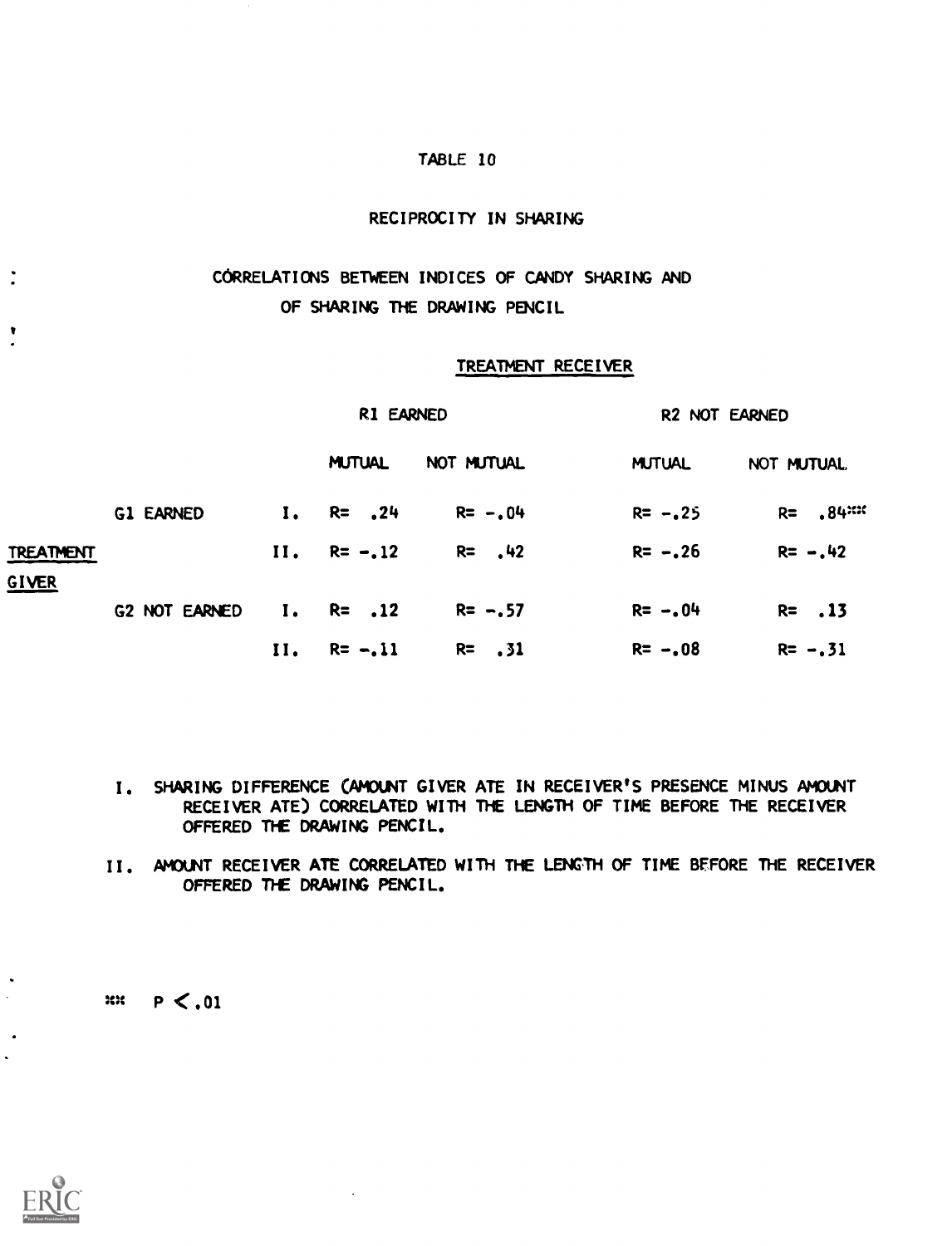# REFUSALS OF THE GIVERS' REQUESTS FOR THE DRAWING PENCIL

|                            | <b>MUTUAL</b> |                | NOT MUTUAL     | $\sim$         |  |
|----------------------------|---------------|----------------|----------------|----------------|--|
|                            | R1            | R <sub>2</sub> | R <sub>1</sub> | R <sub>2</sub> |  |
| G1 (EARNED CANDY)          | 2,48          | 2.68           | 1.25           | 3.00           |  |
| G2 (DID NOT EARN<br>CANDY) | 1.75          | 3.42           | 4.68           | 2.17           |  |

TG X TR X MUM:  $F = 6.46$ , df =  $1/34$ ,  $p < .02$ 



 $\bullet$  .

 $\ddot{\cdot}$ 

 $\pmb{\theta}$